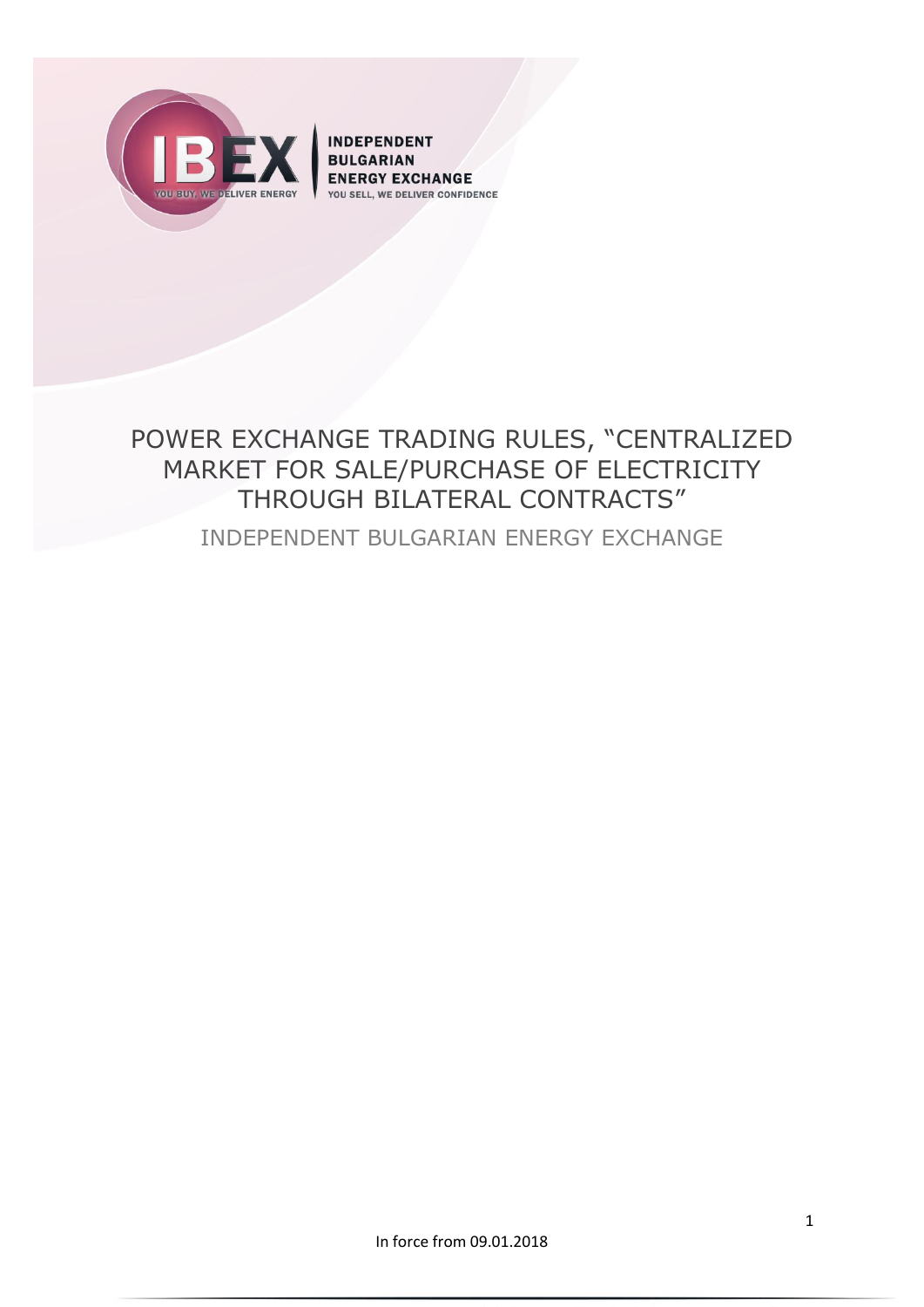# **Contents**

| Chapter VII Withdrawal and suspension of a Trading participant from CMBC  9  |
|------------------------------------------------------------------------------|
|                                                                              |
|                                                                              |
| Chapter X "Continuous trading" and "Hourly products" screen 13               |
|                                                                              |
|                                                                              |
|                                                                              |
|                                                                              |
|                                                                              |
|                                                                              |
|                                                                              |
| Chapter XVIII Temporary Suspension of a Supplementary agreement execution 24 |
|                                                                              |
|                                                                              |
|                                                                              |
|                                                                              |
|                                                                              |
|                                                                              |
|                                                                              |
|                                                                              |
|                                                                              |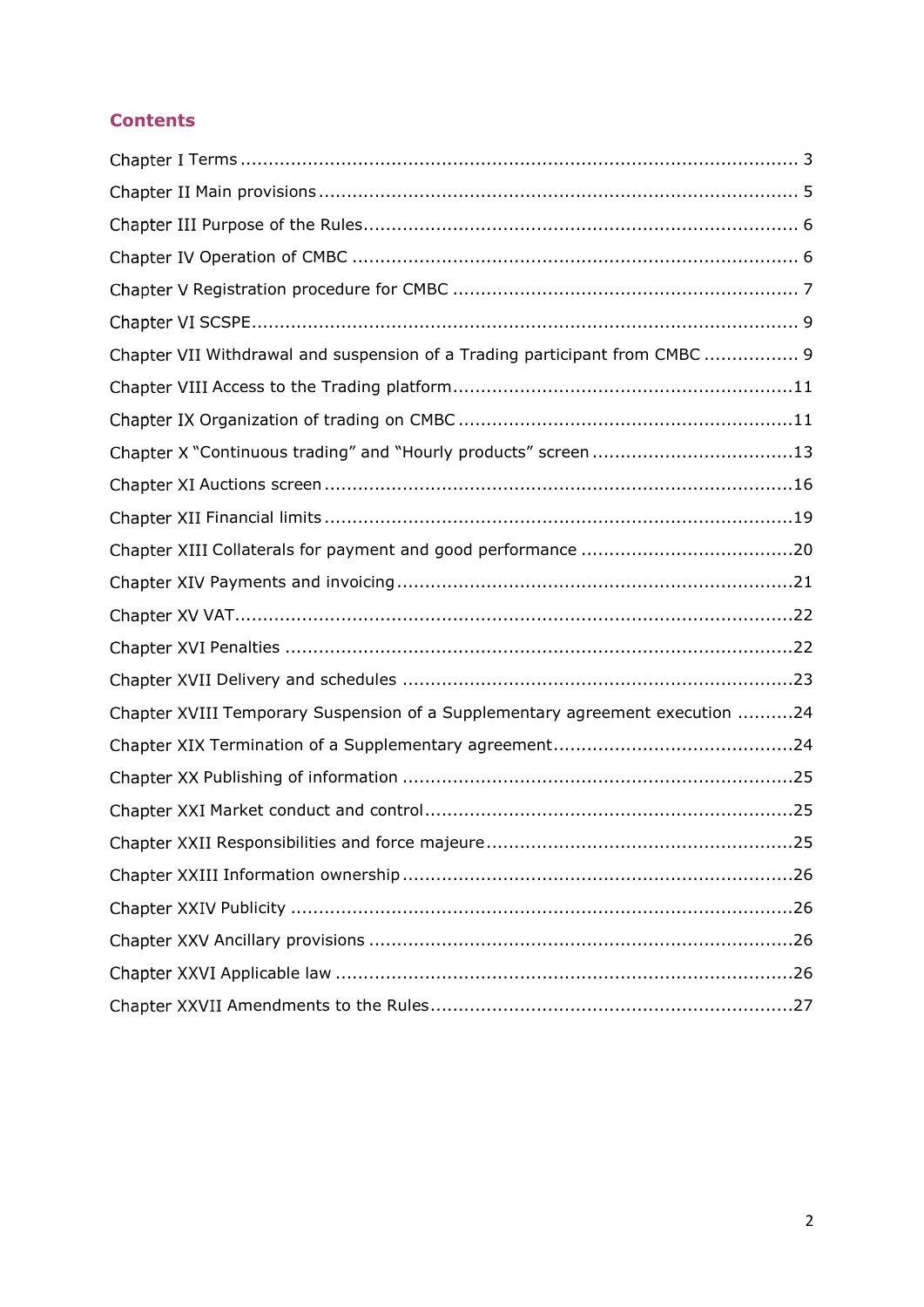# **Chapter I** *Terms*

- <span id="page-2-0"></span> **Active registration on CMBC** – period, in which a Trading participant has signed a Participation Contract for CMBC and Standardized Contract for Sale/Purchase of Electricity and has paid all applicable fees under IBEX Tariff.
- **Auction**  an online auction for purchase or sale of electricity initiated by the Trading participant via the trading platform where bids submitted are ranked and transactions are concluded according to the ranking.
- **Auctions screen** a trading screen where bids are submitted and transactions are concluded through auctions for sale/purchase of electricity.
- **Business day** all days from Monday to Friday, excluding public holidays in compliance with the Labor Code of Bulgaria.
- **Buyer** a Trading participant that has submitted a bid for purchase or concluded a transaction for purchase of electricity.
- **Centralized market for sale/purchase of electricity through bilateral contracts –** represents the centralized market segment, part of the power exchange, as per Energy Act and the Electricity market rules.
- **Collateral for good performance**  collateral provided by a Trading participant in accordance with the Rules after a Transaction concluded on CMBC to fulfill the obligations for delivery and acceptance of electricity under a concluded Supplementary agreement.
- **Collateral for participation**  collateral provided by a Trading participant in accordance with the Rules based on which the Financial limit of the Trading participant is calculated and the Trading participant is entitled to submit bids through the Trading screens.
- **Collateral for payment**  collateral provided by a Trading participant in accordance with the Rules after a Transaction concluded on CMBC to secure the payment obligations under a concluded Supplementary agreement.
- **Continuous trading** a trading mechanism where during market operation hours participants may continuously submit bids and conclude transactions for purchase and sale of electricity.
- **Continuous trading screen**  a trading screen where bids are submitted and transactions are concluded through "Continuous trading".
- **EA** Energy Act
- **Early termination** termination of a Supplementary agreement before expiry of its term in case of a refusal to meet commitments under a Supplementary agreement or in case of valid reason.
- **Electricity System Operator EAD /ESO/-** the company which owns the licenses under art. 39 (1) (2) of the Energy Act.
- **Eligibility list** It is set up by the Operator for all Trading participants on the basis of concluded and signed SCSPEs between them. Each Trading participant is entitled to conclude transactions on CMBC with other Trading participants that are included in the participant's "Eligibility" list.
- **EMR** Electricity Market Rules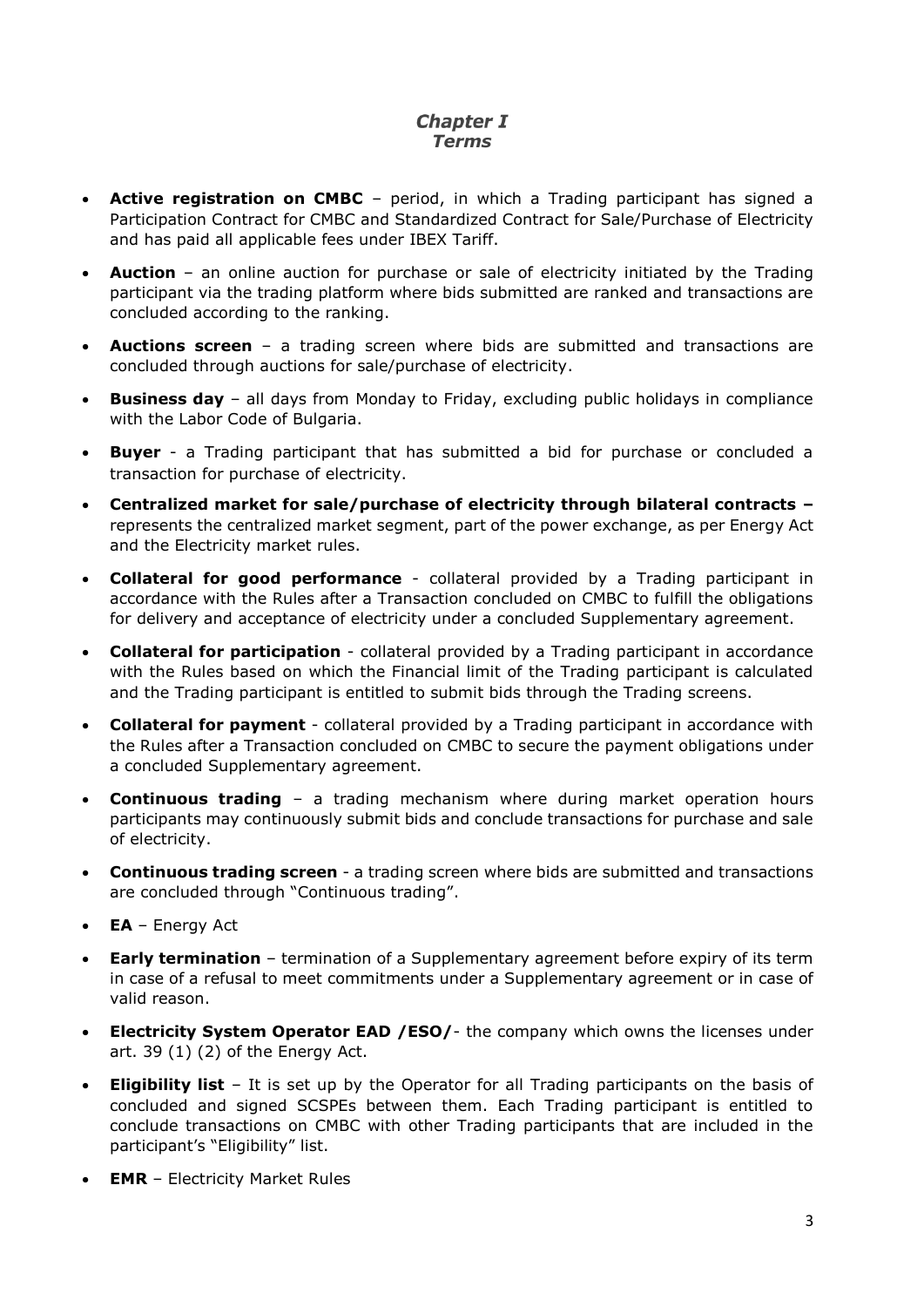- **Energy and Water Regulatory Commission (EWRC)** the regulatory body that issues licenses for the activities referred to in art. 39 of the Energy Act.
- **Failure to accept** a refusal by the buyer to perform their obligations under a Supplementary agreement to SCSPE related to accepting electricity sold.
- **Failure to deliver**  a refusal by the sellers to fulfill their obligations pursuant a Supplementary agreement to a Standard Contract sale/purchase of electricity /SCSPE/SCSPE.
- **Financial limit**  a mechanism for financial risk management when submitting orders and concluding transactions on CMBC. It reflects the participation collaterals provided and it does not include the Minimum collateral. Trading participants may submit bids for purchase or sale up to the amount calculated based on their Financial limit in accordance with the Rules.
- **Hourly products screen** a trading screen where bids are submitted and transactions are concluded for hourly products with a delivery on the following day.
- **IBEX Tariff** up-to-date fees list, published on the web site of the Operator.
- **Independent Bulgarian Energy Exchange EAD /IBEX, the Operator/** the company, which organizes and administrates the centralized market for bilateral contracts /CMBC/.
- **Individual terms** an integral part of the Supplementary agreement, signed as a result of a concluded transaction.
- **Market rules for the centralized market for sale/purchase of electricity through bilateral contracts (the Rules)** - the Rules regulating the operation of CMBC.
- **Minimum collateral**  collateral provided by a Trading participant in accordance with the Rules and Fee tariff of IBEX which gives the market participant the right to access to the Trading screens.
- **Orders submission session** Period of time, which is used by the Trading participants for submission of orders for purchase and/or sale on "Continuous trading" screen, as the orders are ranked automatically according to the prices defined without concluding transactions.
- **Participation contract for CMBC /Participation contract/** a contract between the Operator and any legal person expressed will to participate in CMBC.
- **Power Exchange Trading Rules, "Centralized Market for Sale/Purchase of Electricity through Bilateral Contracts"** – represents Centralized market for sale/purchase of electricity through bilateral contracts /CMBC/, part of the Power Exchange in accordance with Electricity Market Rules.
- **Product with Deviation (modulation)** non-standardized product which is traded through "Auctions" screen and provides an opportunity for deviation from the nominal capacity (power) until in predefined limits, represented as a deviation percentage compared to the nominal power.
- **Seller** a Trading participant that has submitted a bid for sale and concluded a transaction for sale of electricity.
- **Standardized contract for sale/purchase /SCSPE/** a contract settling the rights and obligations of parties as a result of a transaction concluded on the Trading screen of CMBC.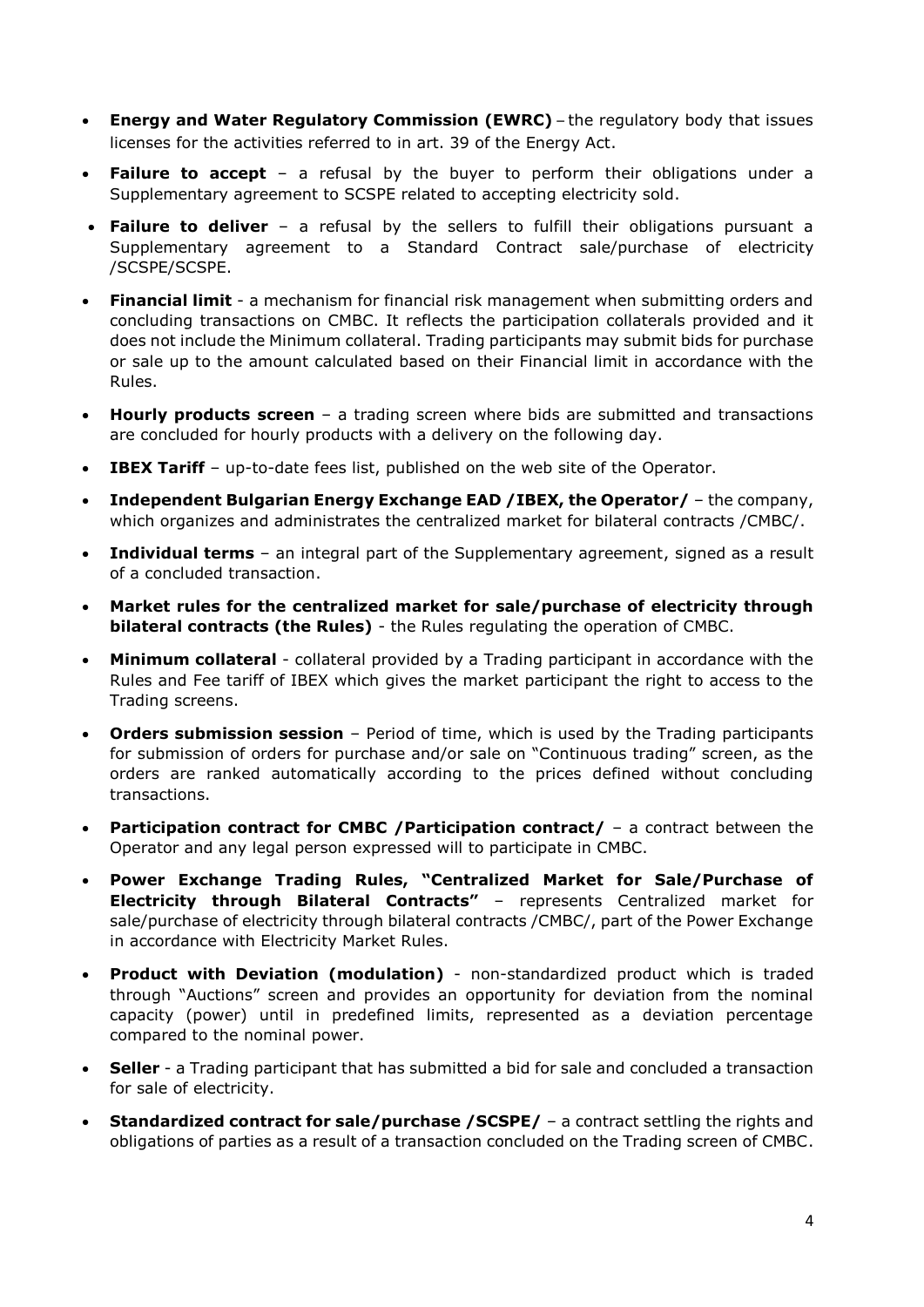- **Supplementary agreement** an agreement settling the parameters of a particular transaction concluded through a Trading screen, an integral part of the Standardized Contract for Sale/Purchase of Electricity. The Supplementary agreement is a standardized by the Operator template, which is published on the IBEX web site and is mandatory for the Trading participants.
- **Trading participant**  a legal person that has concluded a Participation contract with the Operator and SCSPE with other Trading participants.
- **Trading platform** an information trading system used for administration of the process for submission of bids and concluding transactions on CMBC.
- **Trading screen** market mechanism, part of the trading platform of CMBC, operated by IBEX which allows bids for purchase and/or sale to be submitted. It is characterized by a defined method of transactions conclusion.
- **Transaction concluded** a transaction for purchase and/or sale of electricity shall be considered concluded when a bid for purchase and a bid for sale are matched/correspond in the Trading system through any of the Trading screens.
- **User** a natural person authorized by the registered trading participant to submit bids on their behalf on CMBC that has been granted access to the trading platform through a username and a password issued.
- **Valid reason** an objective fact from reality in whose presence a Supplementary agreement may be terminated earlier and unilaterally from the regular party. The reason for such an early termination could be insolvency proceedings, bankruptcy or initiated liquidation proceedings initiated against the defaulting party.

#### **Chapter II** *Main provisions*

- <span id="page-4-0"></span>1.The Operator organizes CMBC pursuant to the Energy Act, bylaws adopted in accordance with it and the Rules. The Operator is not a party to any transaction, concluded on CMBC.
- 2.The rules shall be mandatory for all Trading participants registered on CMBC and the Operator.
- 3.CMBC has been established with a view to providing an opportunity to all registered Trading participants to trade products with varying delivery periods in a transparent and non-discriminatory manner.
- 4.The Operator offers to Trading participants registered on the market to trade through the following Trading screens: Auctions screen, "Continuous trading" screen and "Hourly products" screen.
- 5.CMBC shall be accessible to all legal entities in the Trading participants register by ESO with an "active" status and that have fulfilled all requirements for registration on CMBC in accordance with the Rules.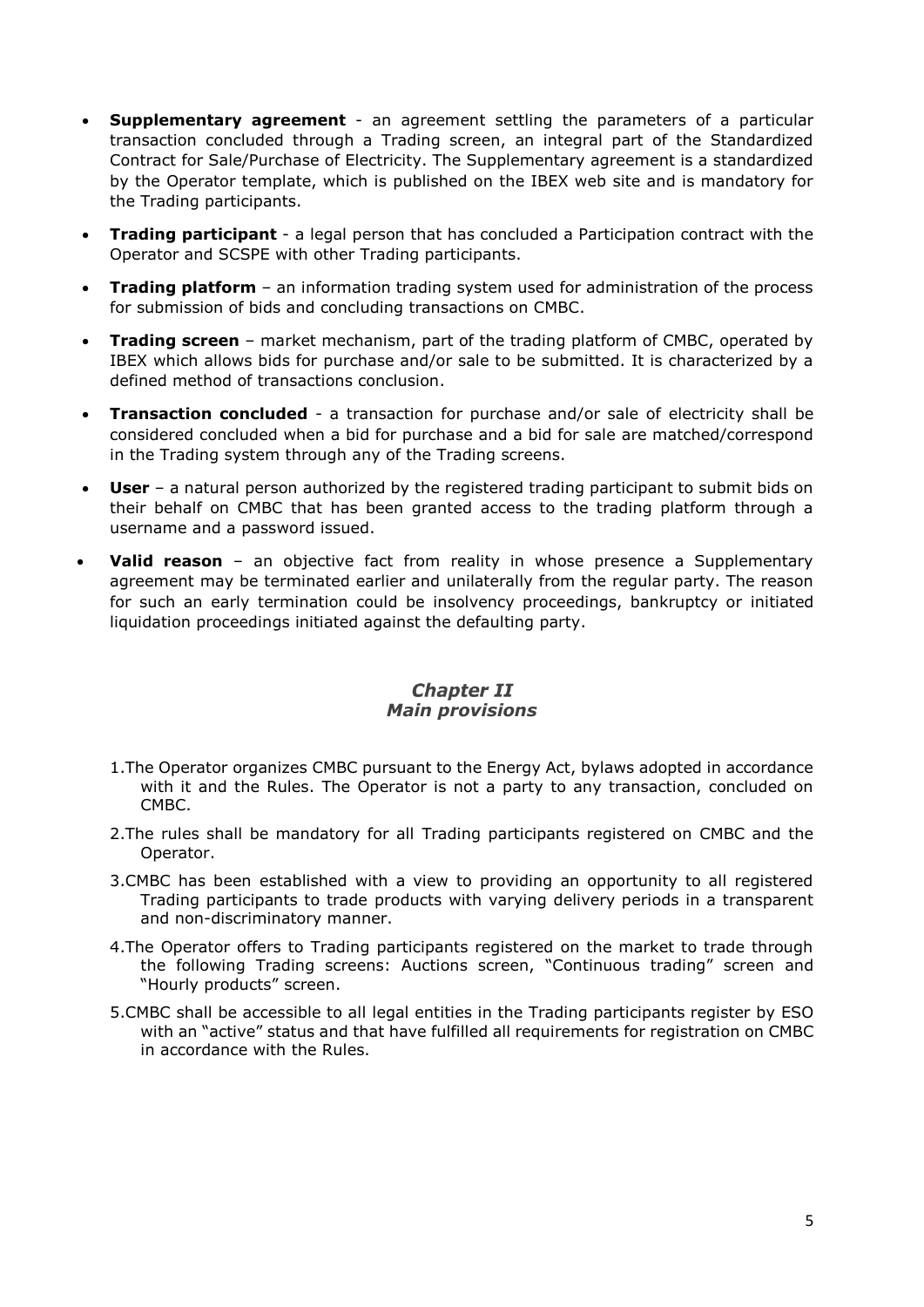# **Chapter III** *Purpose of the Rules*

<span id="page-5-0"></span>6.The rules set:

- 6.1 Rights and obligations of the Operator and Trading participants;
- 6.2 Operational procedures for auction sessions organization;
- 6.3 Electricity price setting mechanisms of the electricity, traded on CMBC;
- 6.4 The process of management financial risks inherent for trading;

# **Chapter IV Operation of CMBC**

#### <span id="page-5-1"></span>7.CMBC:

- 7.1 Offers to Trading participants products of different load profiles and different terms of delivery;
- 7.2 Integrates complex mechanisms for calculating the electricity price;
- 7.3 Provides equality to all Trading participants.

8.Main principles of CMBC operation are:

- 8.1 An open, transparent and non-discriminatory mechanism for electricity trading;
- 8.2 Forming reference prices for all products traded;
- 8.3 Concluding transactions in an easy, fast and secure way.
- 9.Only Trading participants that have already concluded Participation contract with the Operator shall be allowed for trading on CMBC
- 10.Bids for purchase and sale submitted by Trading participants on CMBC are anonymous, excluding the Initiator's bid for an auction through Auctions screen. In this case the Initiator is published in advance.
- 11.All upcoming auctions on CMBC shall be announced simultaneously for all Trading participants through the Trading platform and shall be published on the website of the Operator with a view to securing a maximum level of equality and transparency.
- <span id="page-5-2"></span>12.The trading platform shall be accessible for trading to Trading participants, each business day, except when there is a technical interruption or software update of which registered participants shall be duly notified by the Operator.
- 13.All Trading participants registered on CMBC may initiate auctions and conclude transactions for purchase and sale of electricity in accordance with the provisions of the Rules, the Participation contract and SCSPE.
- 14.Each bid for purchase or sale submitted in the Trading platform shall be a firm commitment and shall be binding for the Trading participant that has submitted the respective bid.
- 15.In case of a transaction concluded the Trading participant that has submitted a bid shall be obliged to deliver or to accept the electricity for the defined period, in a quantity and at a price in accordance with the offered terms.
- 16.With a view to avoiding one and the same bid being published by two Users on behalf of one Trading participant, it is recommended to Trading participants on CMBC to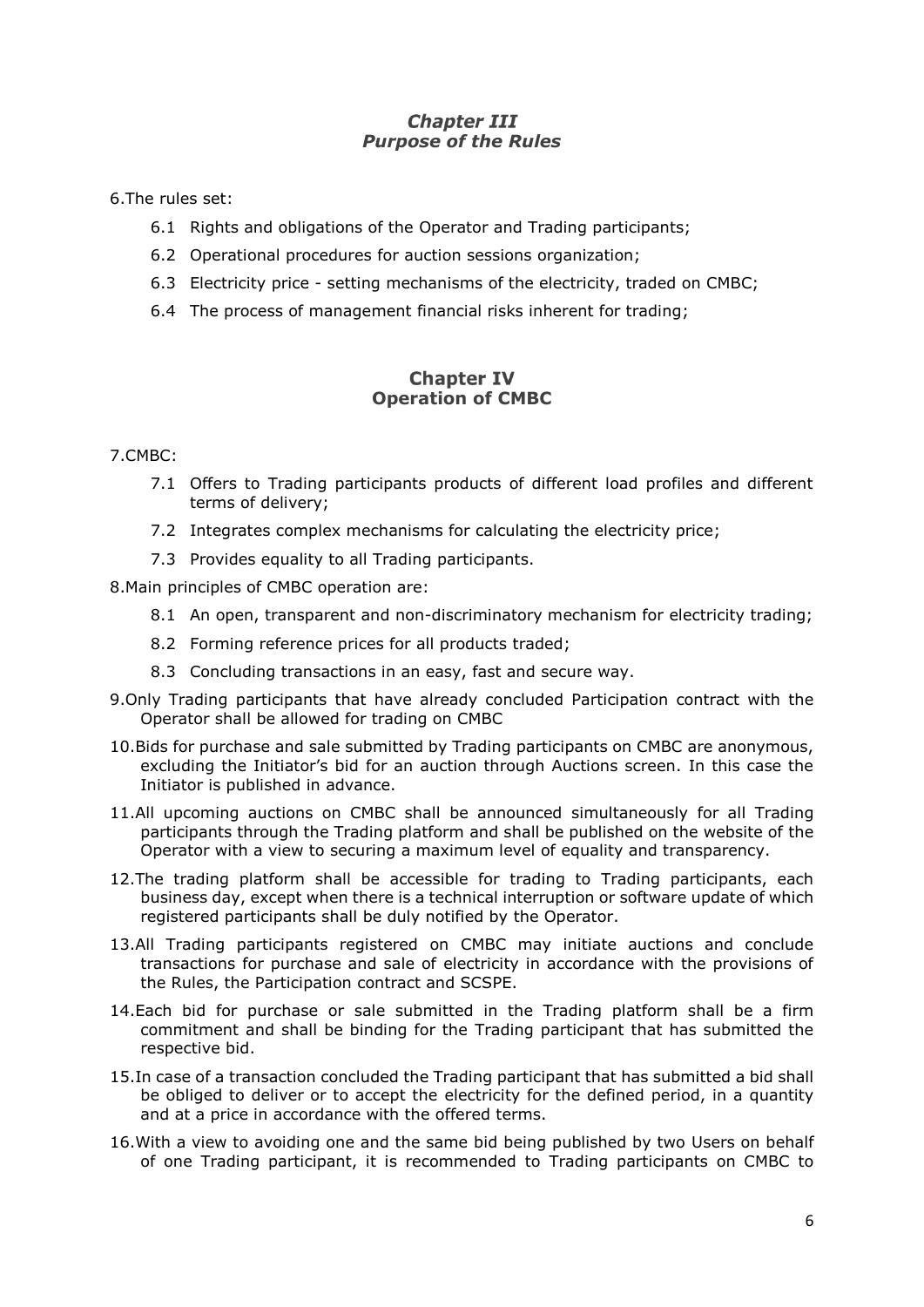develop internal operational rules where to regulate the way in which different Users of the respective Trading participant may submit bids in the Trading platform.

# **Chapter V Registration procedure for CMBC**

- <span id="page-6-0"></span>17.In order to be able to participate on CMBC, applicants should have successfully completed the registration procedure.
- 18.In order to start the registration procedure, applicants shall submit a registration application for CMBC as per a template published by the Operator.
- 19.The registration application contains as a minimum the following information:
	- 19.1 Applicant's full name, VAT identification number, unified identification code under which the legal person is entered into the Registry Agency and unified identification code (UIC);
	- 19.2 The applicant's category as a trading participant pursuant to art. 100 of the Energy Act;
	- 19.3 Management address and contact address of the applicant;
	- 19.4 Name/s and details of the contact person/s who represent the applicant;
	- 19.5 Information concerning the license held by the candidate pursuant to the Energy Act (license  $N_1^0$ , activity, period of validity);
	- 19.6 Information about the Energy Identification Code (EIC) and membership in a balancing group:
	- 19.7 Information concerning the persons/users with an active access authorized to submit bids on CMBC on behalf of the applicant and the persons with passive access pursuant to art. 36;
	- 19.8 VAT registration certificate;
	- 19.9 Corporate standing certificate as per court registration;
	- 19.10 A declaration that the applicant will purchase electricity for the purposes of its own consumption - it shall be filled in only by electricity consumers;
	- 19.11 A declaration that the applicant has not been declared insolvent, it is not in insolvency proceedings and is not in liquidation proceedings;
	- 19.12 Tariff.
- <span id="page-6-2"></span>20.After filling in the application and the appendices, the document package shall have to be sent to e-mail address: [otc.application@ibex.bg](mailto:otc.application@ibex.bg) or to the correspondence address of IBEX.
- 21.By receiving the application by the Operator and the information required for registration, the applicant starts a procedure for registration on CMBC.
- 22.The Operator shall consider the registration application within 5 /five/ business days as of the date following the date of submission of the application or in cases under art. 23 as of the date the applicant remedies irregularities.
- <span id="page-6-1"></span>23.The application shall be verified for compliance with the requirements. In case an irregularity is detected by the Operator, a message is sent to the applicant at the email address provided in the application to remedy it within 3 /three/ business days. The period indicated in art. 22 shall start as of the date of remedying the irregularities by the candidate.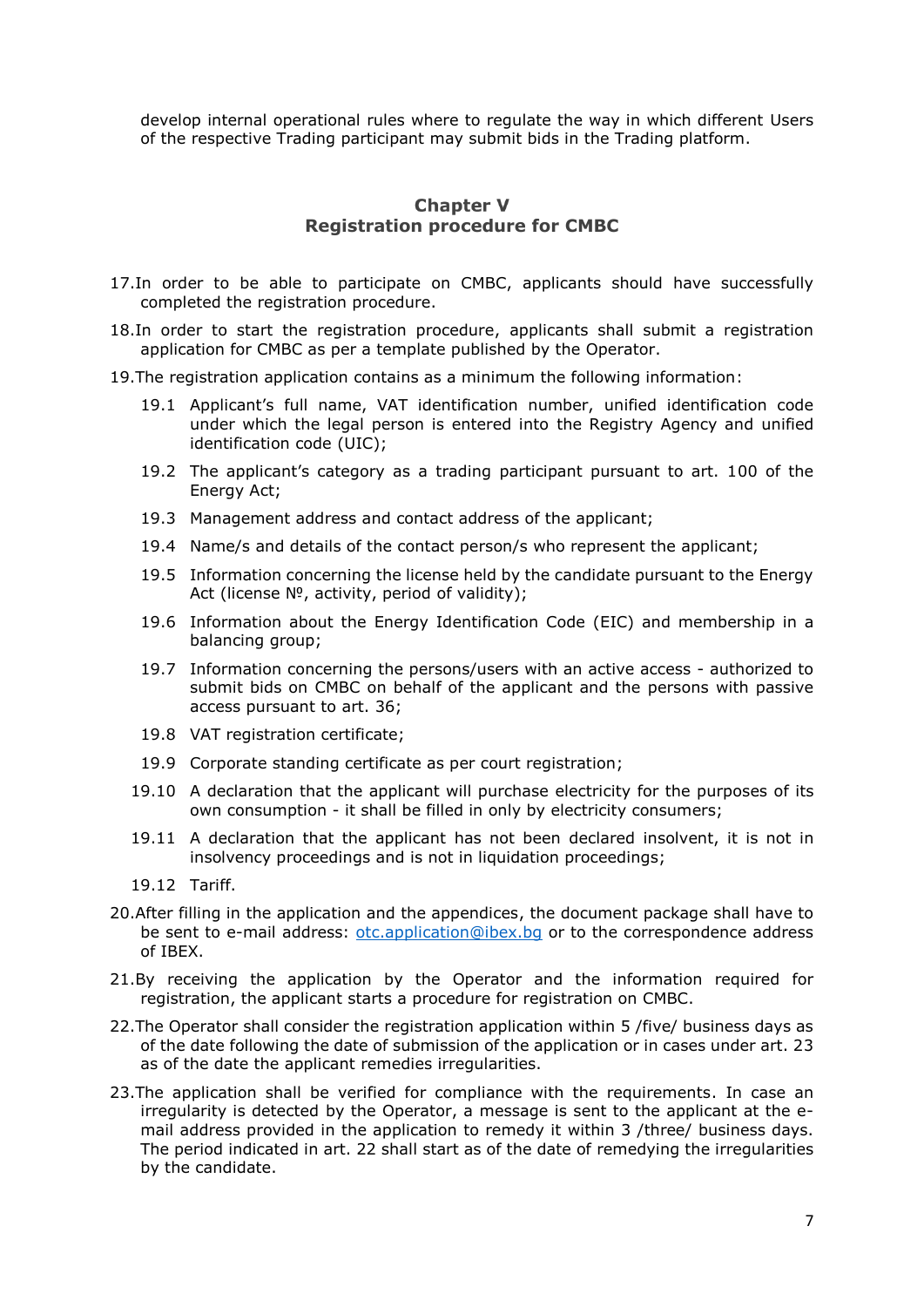- 24.If within the period under art. 23 the applicant fails to remedy the irregularities, the application shall not be considered by the Operator and the registration procedure shall be terminated, informing the applicant that the application is not subject to consideration. The applicant shall be entitled to launch a new registration procedure at least 2 (two) months after the previous one has been terminated.
- <span id="page-7-0"></span>25.During the registration procedure the market Operator may request additional information, including from third parties, related to the applicant's registration.
- 26.Based on the information received under art. [23](#page-6-1) and art. [25](#page-7-0) the Operator shall register the applicant or shall terminate the registration procedure.
- 27.The Operator admits to trading only applicants which it deems capable and suitable to become participants in CMBC and applicants that, based on a grounded assessment of the Operator, do not expose it to reputational or financial risk.
- 28.The Operator shall refuse registration if the applicant does not meet the conditions set in accordance with these Rules.
- 29.In case of a refusal of registration of an applicant in accordance with art. 28 the Operator presents the reasons for refusal in writing to the applicant.
- <span id="page-7-1"></span>30.Upon accepting the registration application, the Operator shall contact the applicant and send them a Participation contract which regulates the rights and obligations of the Operator and the trading participant in reference with their participation on CMBC.
- <span id="page-7-2"></span>31.After receiving the contracts under art. [30,](#page-7-1) the applicant shall have to sign and send them to the up-to-date correspondence address of the Operator. If within one month after receiving the contracts under art. [30](#page-7-1) the Operator has not received signed contracts by the applicant, the registration procedure shall be considered terminated.
- 32.In accordance with item 19.7 in the registration application each applicant shall list the number of persons (users) that will be authorized to have access to the trading platform:
	- 32.1 With active access- users responsible for submitting bids on CMBC on behalf of the respective trading participant;
	- 32.2 With passive access- users that have access to information in the Trading system but may not submit bids.
- <span id="page-7-3"></span>33.Each User shall have to complete a training course for operation with the Trading platform and introduction to the Rules for which the respective person shall receive a certificate. Each trading participant upon registration shall have one trading user with an active access and for any additional trading user a fee shall be paid in accordance with the Tariff of IBEX.
- 34.Responsible for trading person /User/, holding a certificate in accordance with art. 33, is not obliged to complete a new training course again.
- 35.Communication via an email or telephone in reference with the participation of a trading participant, is carried out by the defined under art. 32 responsible for trading persons, representatives or officially authorized by the TP persons.
- 36.Upon signing the contracts under art. [31](#page-7-2) the Trading participant shall have to provide a Minimum collateral in the form of a bank guarantee and/or a cash deposit in accordance with art. 70.
- 37.After the provision of a Minimum collateral, each Trading participant is not entitled to require its release during the participants' active registration on CMBC.
- <span id="page-7-4"></span>38.Upon signing the contracts under art. [31](#page-7-2) the Trading participant shall have to pay all applicable fees and provide a collateral for participation in the form of a bank guarantee and/or a cash deposit in accordance with art. 70.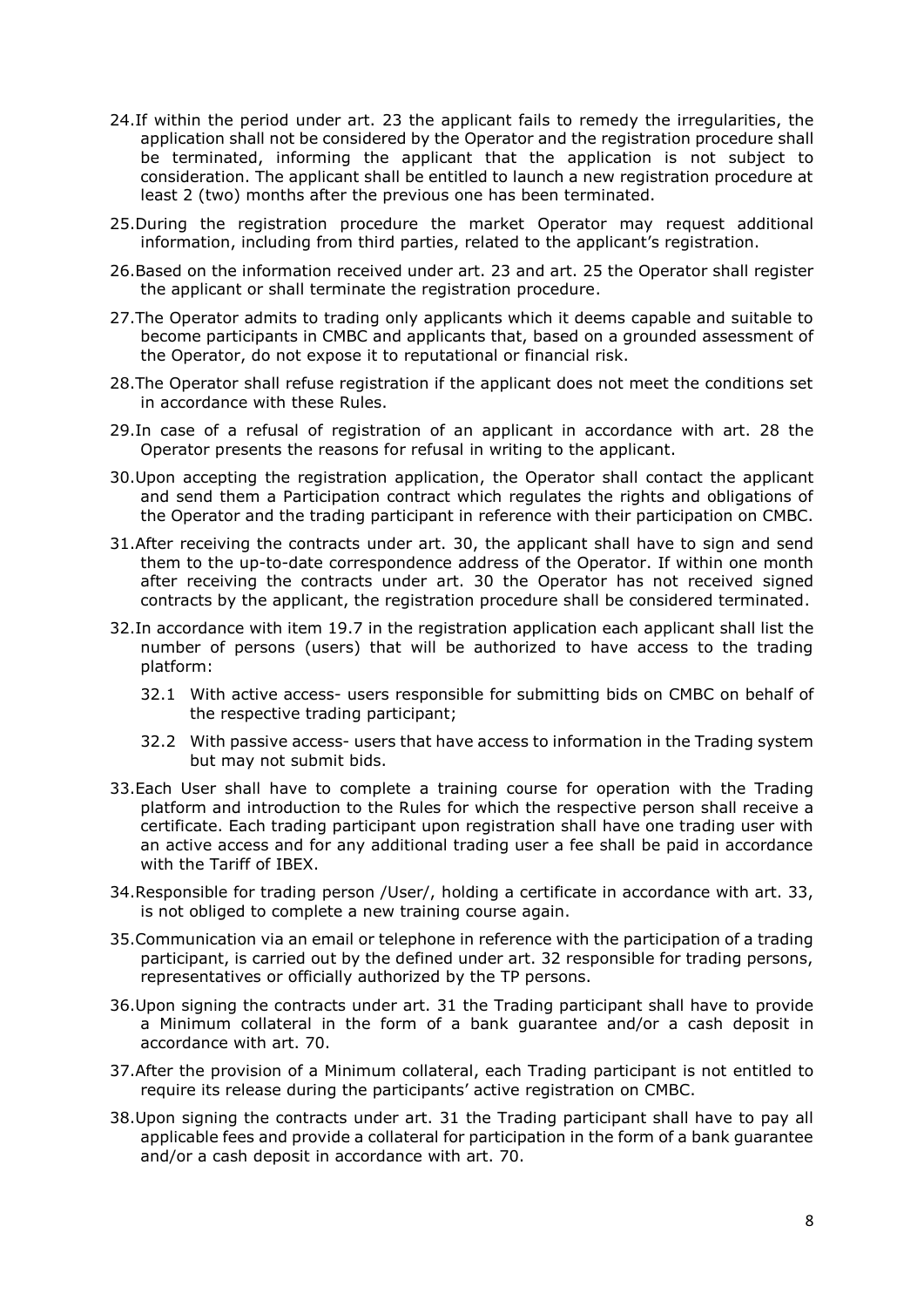<span id="page-8-2"></span>39. After signing the contracts under art. [31,](#page-7-2) completion of training in accordance with art. [33,](#page-7-3) payment of the applicable fees and payment of the collateral under art. [38](#page-7-4) and under art. 70 the respective participant shall get access to the Trading platform in accordance with Chapter VIII and may submit bids.

# **Chapter VI SCSPE**

- <span id="page-8-0"></span>40.SCSPE settles the rights and obligations of the parties as a result of transactions concluded for purchase and sale of electricity through "Auctions" screen, "Continuous trading" screen and "Hourly products" screen.
- 41.The Rules and all Supplementary agreements concluded between the parties as a result of transactions effected on CMBC are an integral part of SCSPE and together and in their totality they settle the rights and obligations of the parties, including but not only terms, schedules, volumes of electricity, conditions, prices and all other parameters relevant to the Transactions concluded that are subject of the agreement.
- 42.By signing SCSPE any Trading participant agrees that for each transaction for purchase and sale of electricity concluded between the parties the quantity and price and terms and conditions set in advance referring to payment, collaterals and penalties shall be reflected in the Individual terms and conditions to the Supplementary agreement.
- 43.After conclusion of SCSPE between two registered on CMBC trading participants, they shall inform the Operator through sending scanned copies of the signed contract to email address [otc.operations@ibex.bg.](mailto:otc.operations@ibex.bg) On the basis of the copies the Operator set up and administrate "Eligibility list" for each Trading participant. Each Trading participant can conclude transactions on CMBC with other participants who are part of its "Eligibility" list. In the "Eligibility" list each Trading participant can select which products, on basis of the delivery profile and term, will be traded with other trading participants through the trading screens on CMBC. For the purpose each Trading participant shall send information to email address - [otc.operations@ibex.bg](mailto:otc.operations@ibex.bg) concerning the tradable products from Appendix 1 with other trading participant within 3 (three) days after signing and sending of the scanned copy to the Operator of CMBC. If the deadline specified is not met, the Operator take all products from Appendix 1 as tradable between the parties. If trading participants, signed SCSPE, send different information concerning the tradable products, The Operator take in account only these products that are defined by both of the participants.

#### **Chapter VII**

# <span id="page-8-1"></span>**Withdrawal and suspension of a Trading participant from CMBC**

- 44.The Operator is entitled to suspend or expel a Trading Participant from the Power Exchange, CMBC.
- 45.The Operator is entitled to suspend TP from the Power Exchange, CMBC, in presence of the following circumstances:
	- 45.1 The participant does not comply with the obligations under Energy Act, Electricity Market Rules or any other statutory document, which relates to the participation of a Trading Participant on the Power Exchange, CMBC.
	- 45.2 The participant does not comply with the obligations under this Document or its Appendixes.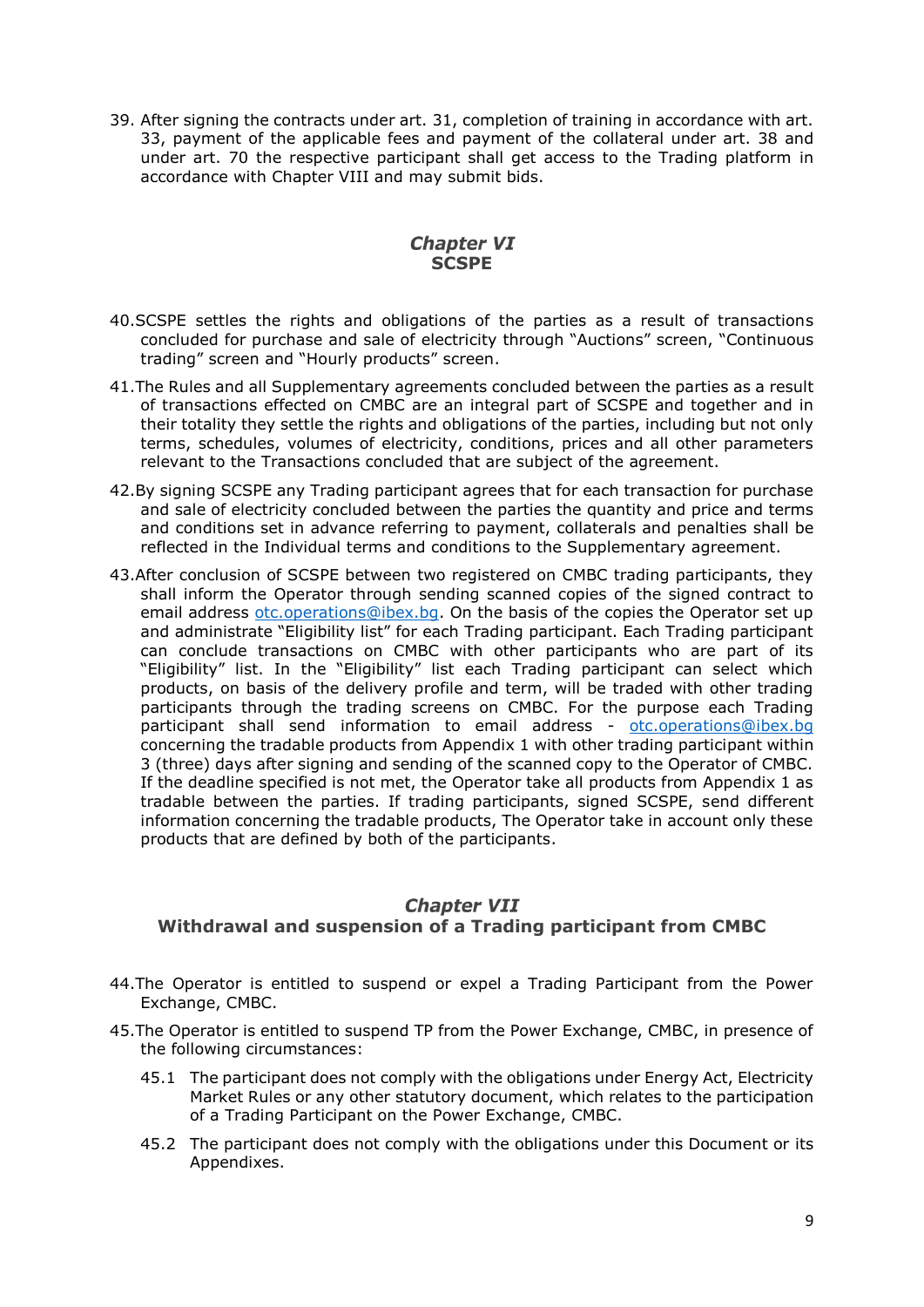- 45.3 The participant does not meet the requirements for registration on the Power Exchange, CMBC, contained in Energy Act, Electricity Market Rules and/or this document and it's Appendixes because of a change in the circumstances which the participant informed the Operator for.
- 46.If some of the circumstances under Art. 45 occurs, the Operator notifies the Trading Participant concerning the infringement, prescribing a deadline for resolving the issue. If the prescription is defaulted, the Trading Participant shall be suspended from participation.
- 47.After the expiration of the deadline under Art. 46, in case of the prescriptions default the Operator suspend the Trading Participant from CMBC by terminating the access of TP to the electronic trading system and the opportunity for participation on this market segment, operated by IBEX.
- 48.The Operator officially notifies the Trading Participant for the act of suspending from CMBC by defining a deadline for resolving the issues under Art. 45. After that IBEX will proceed to expelling the Trading Participant from CMBC under Art. 50.
- 49.In case the normal functioning of CMBC is under a threat, The Operator has a right to suspend a Trading Participant from participation on CMBC, before the notification under Art. 46, as well as to delete already registered orders for sale and/or purchase of electricity.
- 50.The Operator is entitled to expel a Trading Participant from CMBC when:
	- 50.1 Until the deadline, defined by the Operator under Art. 48, the Trading Participant had not resolved the issues under Art. 45, and as a result the TP was suspended from participation.
	- 50.2 There is an enforceable decision by EWRC for a termination of the license which is required for a registration on the Power Exchange.
- 51.Under the circumstances of Art. 50.1, after the expiry of the deadline under Art. 48, in case of prescriptions default, IBEX expel the Trading Participant from CMBC and notify TP as define the date of expelling.
- 52.Under Art. 50.1 IBEX immediately expel a Trading Participant from CMBC from the EWRC Decision's date for a termination of the Trading Participant's license. The Operator notify the Trading Participant for the expelling officially and notify all other Trading participants, registered on CMBC.
- 53.The expelling of a Trading Participant, shall be recorded on the trading participants list, published on the IBEX web site.
- 54.When a TP is expelled from CMBC, the same is entitled to start a new procedure for registration not earlier than 6 /six/ month after the expelling date.
- 55.On the date, defined in Art. 51 and Art. 32, The Operator terminate the Trading Participants' access to the electronic trading system.
- 56.The contract under Art. 30 is considered to be terminated when all the financial liabilities towards IBEX are paid.
- 57.The Operator releases the Minimum collateral and the Collateral for participation of the Trading Participant up to 10 /ten/ business days after the termination of the Trading Participant's participation, provided that all invoices, issued to the Trading Participant, are paid.
- 58.In case of unpaid liabilities, the Minimum collateral and the Collateral for participation are used up to the amount of the liabilities. Trading Participant shall be notified accordingly for the collateral usage and the residual amount is released.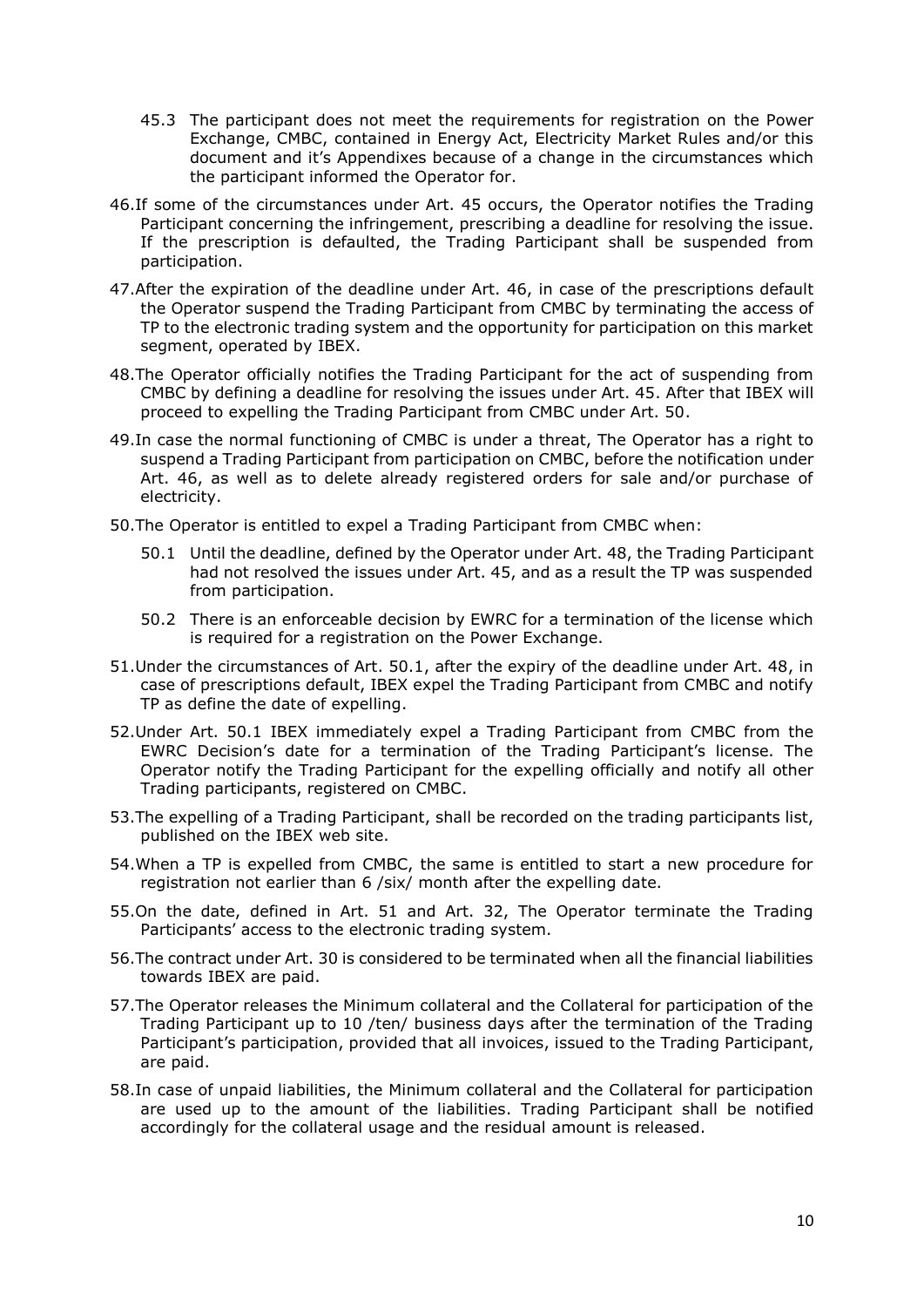- 59.CMBC's Trading Participant is entitled to withdraw from a participation of the market on a basis of a written request, sent at least 10 /ten/ business days before the date, on which the Operator shall terminate the registration.
- 60.The Operator considers the request under Art. 59 within 5 /five/ business days.
- 61.The termination of the registration and the change recording into the Trading Participants register will be done after a written notification to the Trading Participant and after the settling of reciprocal liabilities until the termination date.
- 62.The contract under Art. 30 is considered to be terminated when all financial liabilities are met under these Rules.
- 63.When the Operator terminates a Trading Participant's registration on CMBC, the Trading Participant is obliged to meet all obligations, resulting from concluded until the termination moment transactions and supplementary agreements to the SCSPE.

#### **Chapter VIII Access to the Trading platform**

- <span id="page-10-0"></span>64.In order to submit bids and conclude transactions on CMBC each User shall need to have access to the Trading platform.
- 65.The Trading platform is accessed through a personal username and an individual password.
- 66.The Operator of CMBC in accordance with the data declared by the Trading participant under art. [19.7](#page-6-2) generates and send a personal username and issues an assigned password for each User with the respective level of access following signing the contracts under art. [30,](#page-7-1) completion of training and providing the collateral under art. 36 and art. [39.](#page-8-2) After the first entry into the system, the assigned password shall have to be changed by the respective User. The personal password changed by the User shall not be known to anybody, including the Operator.
- 67.In case a User has forgotten their password, they shall have to notify the Operator at the following e-mail address - [otc.operations@ibex.bg](mailto:otc.operations@ibex.bg) and to contact them via phone. The Operator shall issue a new assigned password and send it to the contact e-mail address of the respective User, having identified the User.
- 68.Each User, having obtained assigned data for access in accordance with art. 66, shall be responsible for storing his/her username and password for access.

# **Chapter IX Organization of trading on CMBC**

- <span id="page-10-1"></span>69.Trading on CMBC shall be performed as per Central European Time (CET).
- 70.In order to participate in CMBC, each trading participant have to fulfil all the financial obligations that have arisen as a result of transactions concluded on the market, as each Trading participant shall have to maintain a participation collateral in leva (BGN) in the form of:
	- 70.1 A bank guarantee that has been accepted by IBEX, in leva /BGN/ or euro /EUR/ According to the official fixing of Bulgarian National Bank. IBEX publish a template of the bank guarantee and all acceptability conditions on its web site.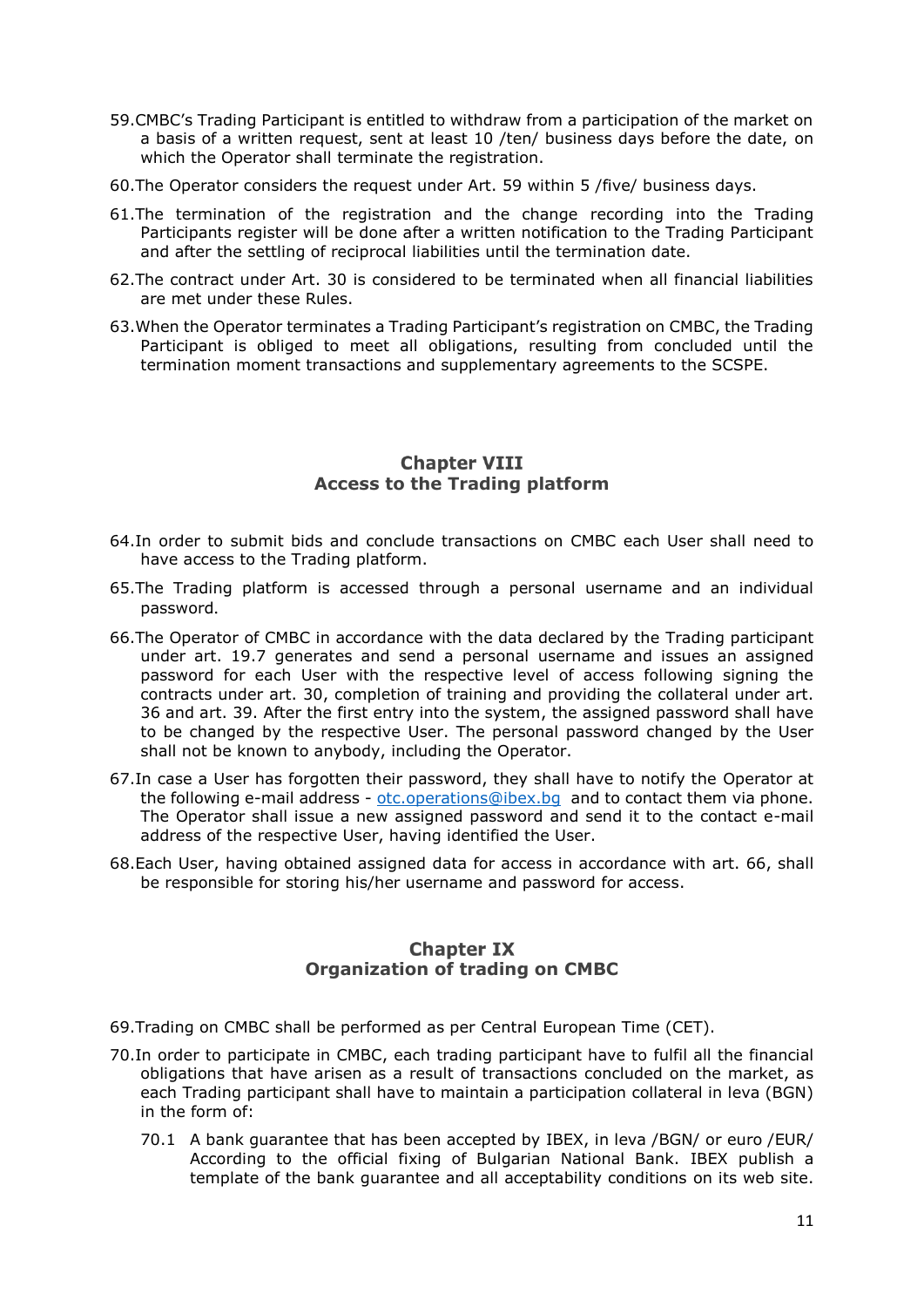The amounts specified in the provided bank guarantees are not taken into consideration 1 (one) month before the respective bank guarantee's expiry.

- 70.2 A cash amount, available in bank account, specified by IBEX in leva /BGN/. Interest shall not be due by IBEX.
- 70.3 A combination of a bank guarantee under art. 70.1 and a cash amount under art. 70.2.
- 71.When trading participants provide collateral as a bank guarantee, they undertake to pay all the costs of providing it to both the issuing bank and the beneficiary's bank, including (but not limited to) the fees and commissions for advising bank guarantees on presentation through the service bank(s). The issuing bank of the guarantees shall explicitly indicate to the beneficiary's bank that the commissions for advising bank guarantees are at the expense of the trading participant and are negotiable.
- 72. Upon providing Minimum collateral each Trading Participant receives username and password, different that these username and password under art. 54, that are sent to a specified by the Participant email address, with provide information about the available, blocked and free financial limit.
- 73.The amount of the collaterals for participation provided by a respective Trading participant sets the amount of their financial limit. The minimum collateral shall not be taken into account when calculating the financial limit of a Trading participant.
- 74.When submitting a bid that does not meet the requirements for available Financial limit in accordance with art. [139,](#page-18-1) it is automatically rejected by the Trading platform.
- 75.The Operator shall update financial limits of Trading participants in the following cases:
	- 75.1 Upon provision of a collateral for participation at an amount exceeding the Minimum collateral amount or under a release of a collateral upon a request of a Trading Participant in accordance with art. 77.2 and art. 141.3.
	- 75.2 After concluding a transaction;
	- 75.3 After deleting or withholding a submitted into the electronic trading system order.
	- 75.4 The Operator shall update the financial limits of the Trading Participants each business day on an hourly basis from 08:00 /CET/ to 15:00 /CET/.
- <span id="page-11-0"></span>76.All Trading participants that have concluded a transaction on CMBC shall have to sign a Supplementary agreement within 3 (three) business days of concluding each transaction. Any Trading Participant who has entered into a Transaction on the Hourly Products screen is obliged to conclude Supplementary Agreements for all the transactions for the periods from 1st until 15th of the calendar month and from 16th until the end of the calendar month, within 3 days of the end of the respective period.
- 77.The market Operator shall release the funds blocked from the financial limit for a Transaction concluded on CMBC if the following conditions are met:
	- 77.1 The Parties of a transaction sign a Supplementary agreement to a SCSPE and send a scanned copy of it to the Operator.
	- 77.2 The Buyer fulfil all of the requirements under Chapter XIII and Chapter XIV on basis of the product, subject of the concluded, as a result of which the trading participants – counterparties send confirmations for fulfilment of obligations. The confirmations shall be in accordance with a template, published on the Operator's web site.
- 78.If the provisions under art. [76](#page-11-0) are not complied with by a Trading participant the Operator shall utilize from the collateral of the defaulting party:
	- 78.1 All fees due by the two parties to the Operator under the respective transaction;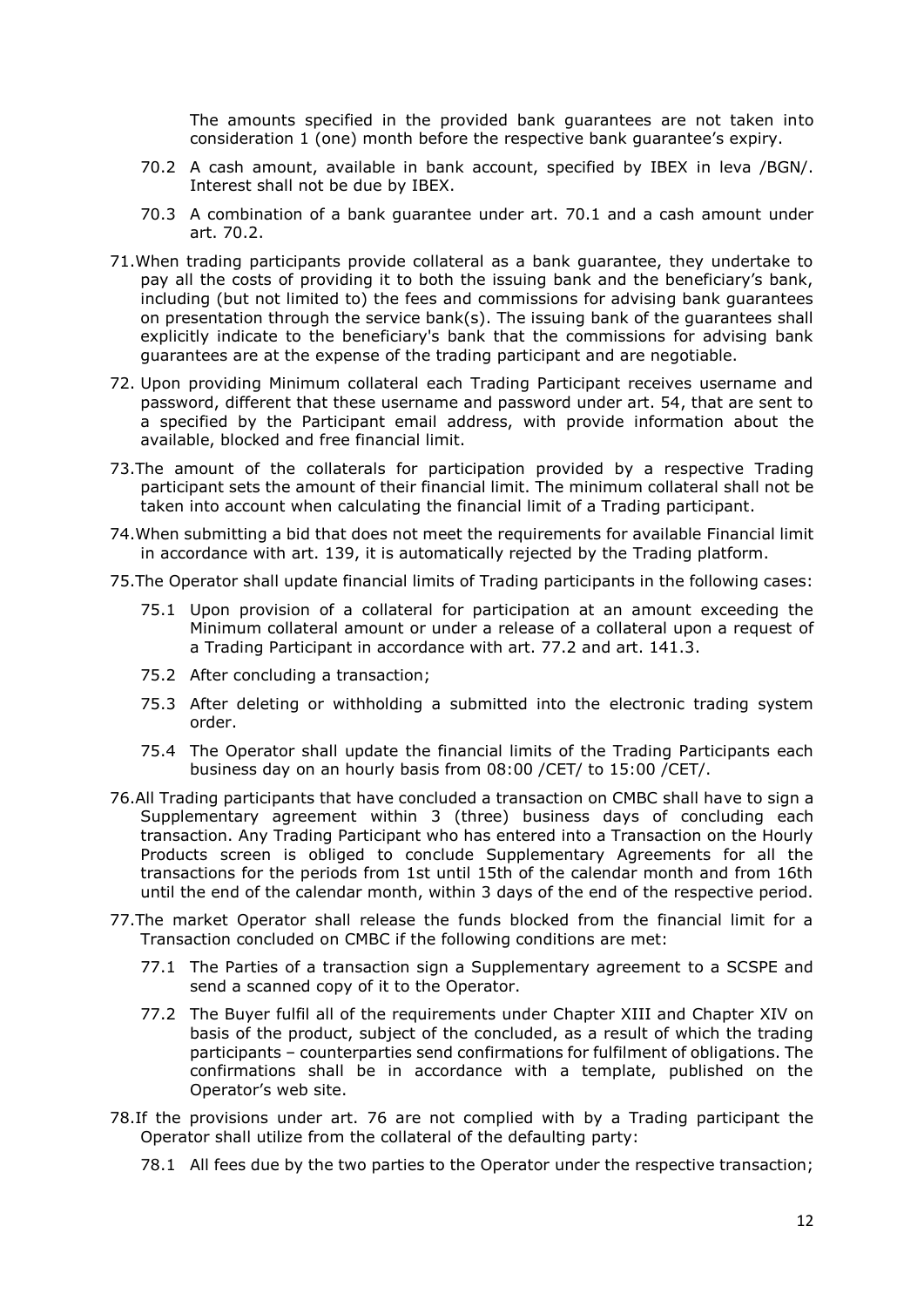- <span id="page-12-1"></span>78.2 A penalty at the amount of the financial limit blocked under the respective transaction.
- 79.The penalty utilized by the Operator in accordance with art. [78.2](#page-12-1) shall be transferred by the Operator to the non-defaulting party or in case of more than one contractual party, proportionately to the quantity of electricity purchased/sold, within 3 (three) business days following utilization.
- 80.The Operator shall publish the name of the Trading participant that has rejected to sign a Supplementary agreement related to a transaction concluded or that has not fulfilled their obligations arising for a Supplementary agreement concluded, on its website in a "Defaulting participants" list for a period of one year in case of there being no subsequent defaults for the period.

#### **Chapter X** *"Continuous trading" and "Hourly products" screen*

# <span id="page-12-0"></span>**Description**

- 81.On "Continuous trading" and "Hourly products" screens all Trading participants may submit bids for purchase and/or sale of electricity and as the prices and quantities of the already submitted order are visible through the trading platform.
- 82.The minimum quantity offered has a capacity of 1 /one/ MW. The minimum step for quantity when submitting a bid is 1 MW. The minimum bid price is 0.01 BGN/MWh and the minimum step for a price when submitting a bid is 0.01 BGN/MWh.
- 83.All transactions on "Continuous trading" screen shall be concluded through "Auto-Matching" algorithm or "Click-trading" algorithm.
- 84.All products that will be traded through "Continuous trading" screen are listed in Appendix 1 to the Rules.
- 85.All products that will be traded through "Hourly products" screen are with a delivery term 1 /one/ hour in the day, after the trading day.
- 86.At the end of each business day the Operator shall withhold all bids that have not been satisfied on "Continuous trading" screen and "Hourly products" screen. The bids remain withheld until they have not been activated by the respective Trading Participant.

#### **Auto-matching Algorithm for concluding transactions**

- 87.When a registered participant inserts a counter bid (for purchase or sale) which contains conditions that meet the conditions of a bid already existing in the system, a transaction is concluded.
- 88.The transaction is concluded at the bidding price, indicated by the Trading Participant, submitted first the order into the trading platform.
- 89.In the course of trading there is an on-going comparison of sale and purchase bids according to price.
- 90.When a new bid is inserted and/or an already existing one is changed, the system automatically checks whether the price compatibility condition has been met in the following way:
	- 90.1 When inserting or changing a purchase bid, whether the price offered is grater or equal to the price offered of a sale bid existing in the system.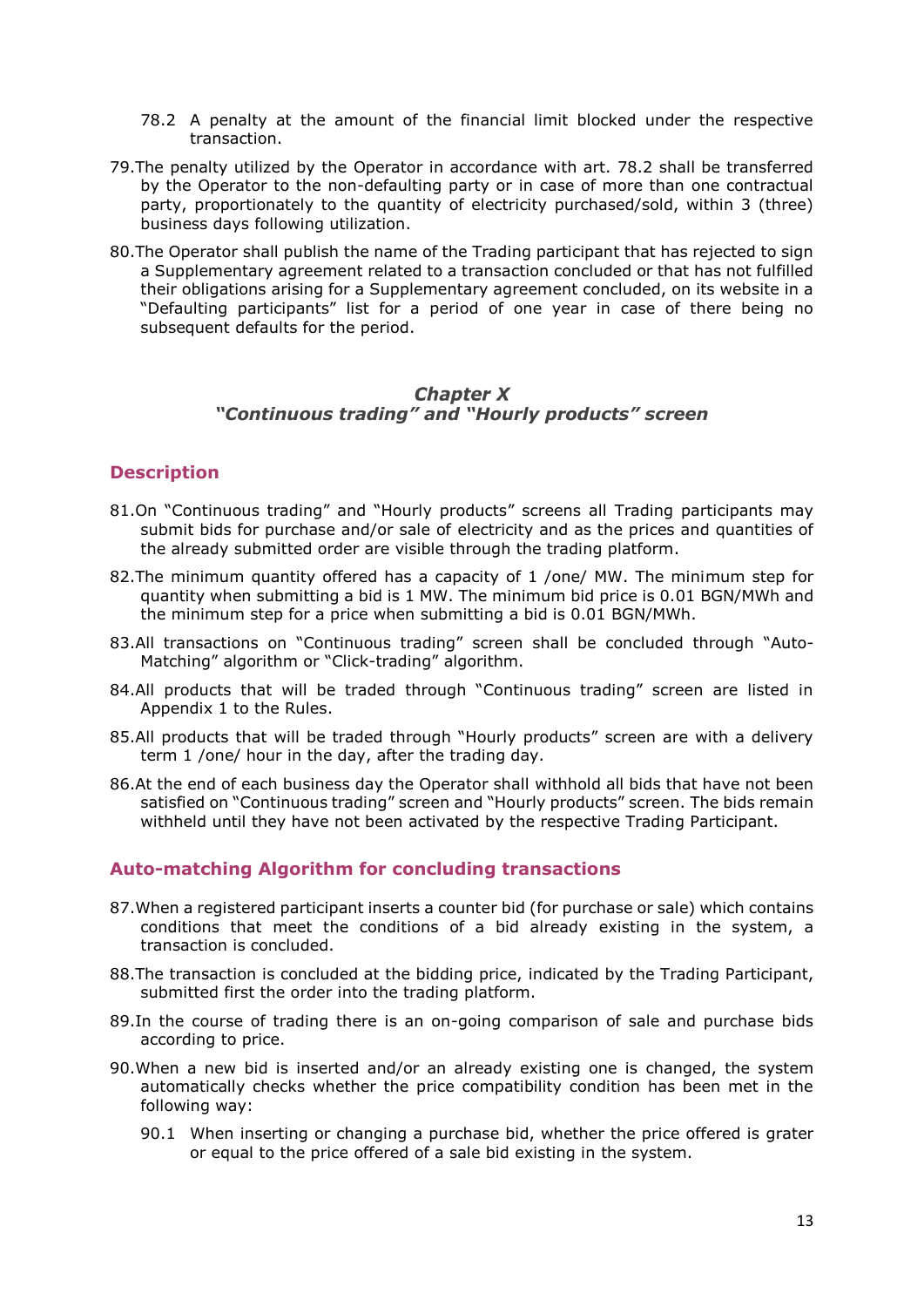90.2 When inserting or changing a sale bid, whether the price offered is lower or equal to the price offered of a purchase bid existing in the system.

# **Click-trading Algorithm for concluding transactions**

- 91.In order to conclude a transaction through the "Click-trading" algorithm each Trading Participant shall have to select a bid existing on "Continuous trading" screen or "Hourly products" screen and to accept it.
- 92.The transaction is concluded at the bidding price, defined into the already submitted into the trading platform order.

# **Error when submitting an order ("Mistrade")**

- 93.In case a Trading participant makes a mistake when submitting an order ("Mistrade") through "Continuous trading" screen and "Hourly products" screen, it shall have the right to notify the Operator of the mistake as the latest may cancel the Transaction concluded if the other counterparty to the transaction accepts the cancellation.
- 94.In order to cancel a transaction, the Trading participant that has submitted a bid shall have to address its cancellation request to the duty phone number of the Operator but not later than 5 minutes after the transaction has been concluded following which it has to send a written request via e-mail, to [otc.cancellation@ibex.bg](mailto:otc.cancellation@ibex.bg) but not later than 10 minutes after concluding the transaction.
- 95.The Operator shall be responsible to try to get in touch with the other party under the transaction and to establish whether it agrees with the cancelation of the concluded transaction.
- 96.In case the Operator cannot get in touch with the other counterparty to cancel the transaction or the counterparty rejects the cancellation, the Operator shall inform the requesting party via an e-mail that the cancellation request has been rejected in the following cases:
	- 96.1 The Operator cannot get in touch with the other counterparty for cancellation of the transactions.
	- 96.2 The other counterparty refuse to cancel the transaction.
	- 96.3 The other counterparty, through the representatives under 19.4 do not inform the Operator about the decision under the sent by the Operator request under art. 95 within 30 /thirty/ minutes after concluding the transaction.
- 97.In case the counterparty confirms cancellation of the transaction, the Operator shall inform the requesting party via e-mail that the transaction has been cancelled. In this case the Operator shall charge a cancellation fee at an amount set in the Fee tariff of IBEX and does not charge fees on the volume of electricity for which the transaction has been concluded. The cancellation fee should be payed within 3 /three/ business days after cancellation by the trading participant who requested the cancellation. The blocked financial limit under the respective transaction is released after the cancellation fee's payment.
- 98.In case the other counterparty refuses to accept a cancellation, the Trading Participant, initiated a procedure for "Mistrade" and the other participant notify the Operator that refuse to comply with the obligation under the concluded transaction:
	- 98.1 The Operator utilize funds at the amount of the blocked financial limit under the concluded transaction and transfer it in the form of a bank transfer to the defined by the other counterparty bank account as a penalty.
	- 98.2 The Operator utilize all fees due as a result of the concluded transaction.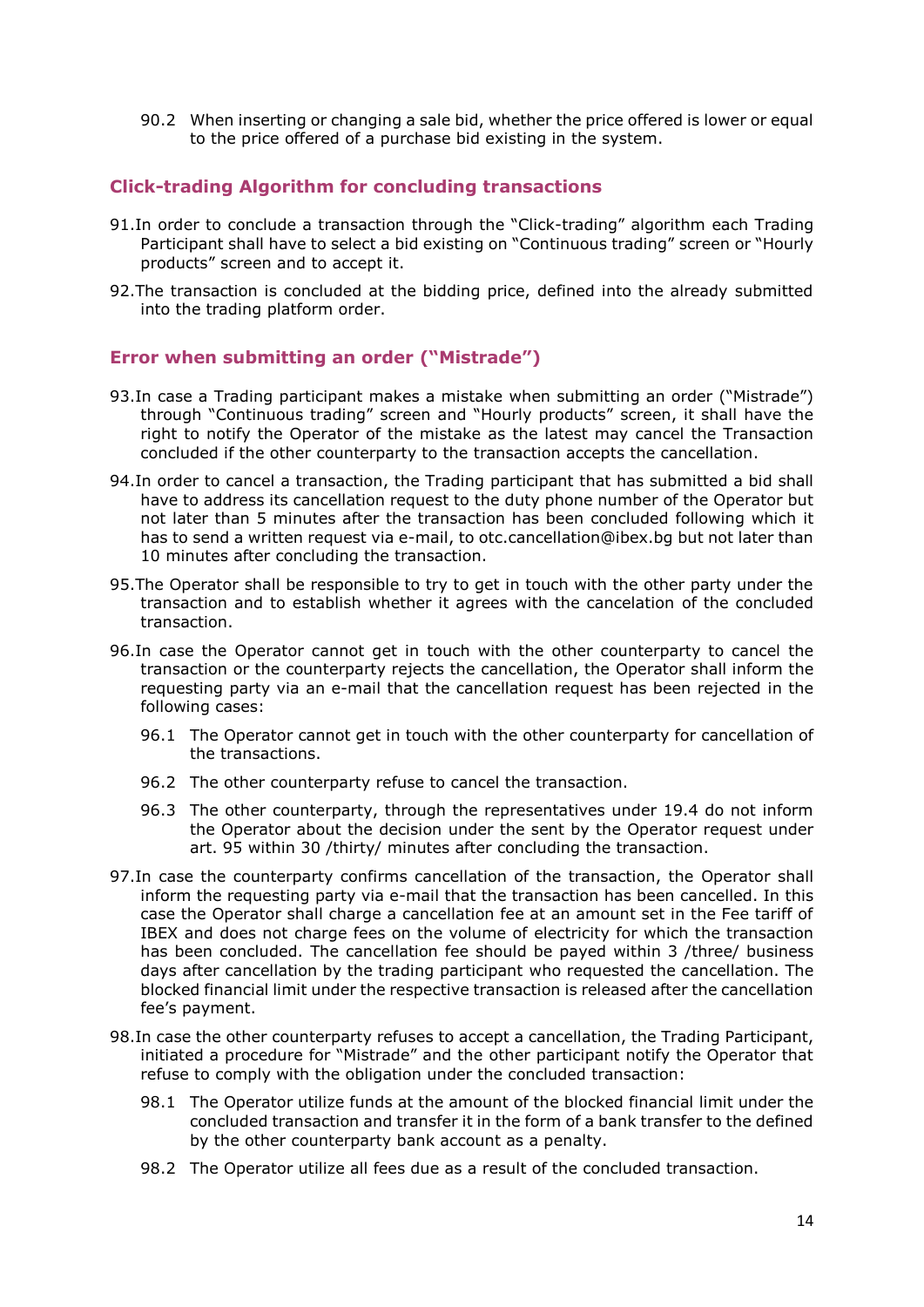- 98.3 First 5 (five) refusals for not complying with the obligations of the Trading Participant, initiated a "Mistrade" procedure, are not threated by The Operator as an infringement of the Rules.
- 98.4 The Operator reserves the right to cancel a concluded transaction with a defined delivery period on its sole discretion in case of submitted request under art. 93 if the price of the concluded transaction differs with more than  $+/-50\%$  from the price of the last concluded transaction for the same delivery period or, if there is no such a transaction, from the average price of the Power Exchange, Day Ahead market for the same period of the preceding calendar year.

## **Trading terms**

- 99.Through "Continuous trading" and "Hourly products" screen all Trading participants may conclude transactions for purchase and/or sale of standardized and "Hourly products".
- 100.Standardized products on "Continuous trading" screen are traded from 08:30 to 14:00 CET each business day of the year except for the cases in accordance with art. [12,](#page-5-2) as Trading Participants have the opportunity to submit bids for the following products in accordance with the terms defined.
	- 100.1 Products with a delivery term of one day as of the respective trading day daily products are accessible for the following 7 days. The deadline for submission of bids for a daily product is the day, preceding the delivery day.
	- 100.2 Products with a delivery term of one weekend as of the respective trading day weekend products are accessible for the following 4 weekends. The deadline for submission of bids for a weekly product is 2 /two/ complete business days before the first delivery day.
	- 100.3 Products with a delivery term of one calendar week- as of the respective trading day weekly products are accessible for the following 4 weeks. The deadline for submission of bids for a weekly product is 2 /two/ complete business days before the first delivery day.
	- 100.4 Products with a delivery term of one calendar month as of the respective trading day monthly products are accessible for the following 4 months. The deadline for submission of bids for a monthly product is 3 /three/ complete business days before the first delivery day.
	- 100.5 Products with a delivery term of three calendar months as of the respective trading day products with a delivery term of three months are accessible for the following 3 quarters. The deadline for submission of bids for products with a delivery term of three months is 5 /five/ complete business days before the first delivery day.
	- 100.6 Products with a delivery term of six calendar months as of the respective trading day products with a delivery term of six calendar months are available for the next 2 half years. The deadline for submission of bids for products with a delivery term of six months is 7 /seven/ complete business days before the first delivery day.
	- 100.7 Products with a delivery term of one calendar year as of the respective trading day yearly products are accessible for the following 2 calendar years. The deadline for submission of bids for annual products is 7 /seven/ complete business days before the first delivery day.
- 101.Each business day from 07:30 to 08:00 /CET/ on the "Continuous trading" screen is held "Order submission session", when:
	- 101.1 Trading Participants submit orders for purchase and/or sale which are ranked automatically according to the defined prices.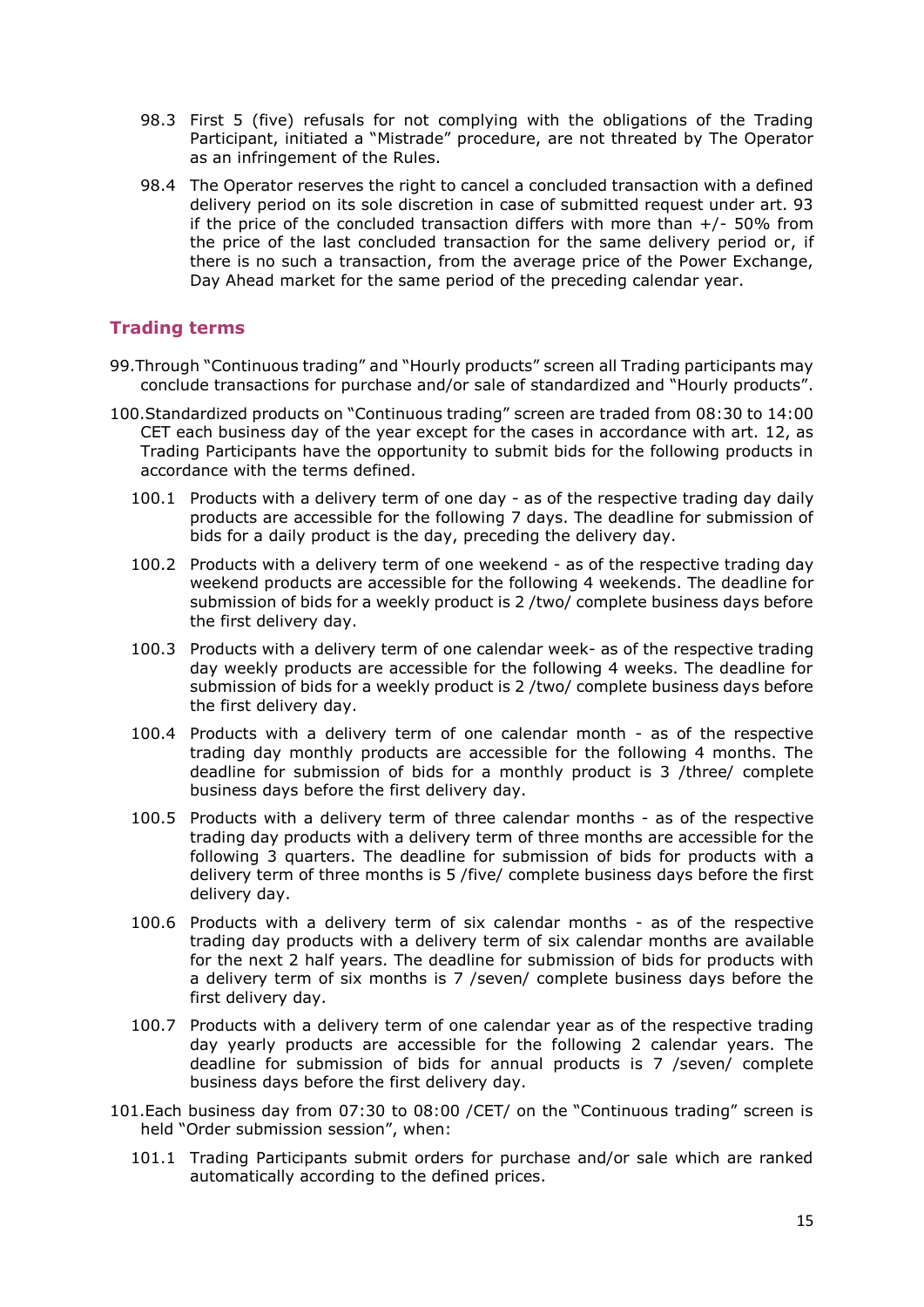- 101.2 Sale/purchase transactions on the "Continuous trading" screen are not concluded.
- 101.3 Transactions are concluded in accordance with the period under art. 100.
- 102."Hourly products" are traded from 13:10 to 13:50 CET every business day, from Monday to Friday, through "Hourly products" screen. Hourly products have delivery term – the respective hours on the day, after the trading day.

# **Chapter XI Auctions screen**

#### <span id="page-15-0"></span>**Procedure for initiating an Auction**

- 103.The Operator organizes an Auction for sale or purchase of electricity after receiving a request for initiation of an Auction and received payment of the fee for initiation of an auction in compliance with the IBEX Tariff by the respective Trading Participant as into the request shall be defined the following parameters:
	- 103.1 Minimum or Maximum price for participation on basis of the auction type;
	- 103.2 Delivery load profile;
	- 103.3 Capacity and quantity of electricity for purchase or sale (MW and MWh);
	- 103.4 Delivery term;
	- 103.5 Date and time for holding the Auction;
	- 103.6 Requirement for a minimum quantity offered;
	- 103.7 Method of payment;
	- 103.8 Collateral for payment;
	- 103.9 Collateral for good performance;
	- 103.10 Penalty for late payment;
	- 103.11 Penalty for non-delivery/non-acceptance of the contracted electricity;
	- 103.12 Requirement submitted offers for sale not to be visible for all market participants;
	- 103.13 Requirement trading participant to be limited to submit only one order;
	- 103.14 Flexibility of the hourly quantity to define the flexibility in %;
	- 103.15 Deadline for nomination of flexibility on the day before the delivery day (D-1).
- 104.For the purposes of holding of Auctions through the "Auctions" screen, the Operator administrates a trading calendar, containing information about forthcoming, held and cancelled auctions, which is published on the Operator's web site and is updated timely.
- 105.A request for initiating an auction may be submitted by each Trading participant to the following e-mail address [auctions@ibex.bg,](file:///D:/auctions@ibex.bg) as per a template published on the website of the Operator or through an online based application and the provided under Art. 138 username and password.
- 106.The minimum quantity offered per auction is 1 (one) MW except if any other requirement has been indicated in the Request for initiating an auction, the minimum step being 1 (one) MW.
- 107.The minimum price step when submitting an order is 0,01 BGN/MWh.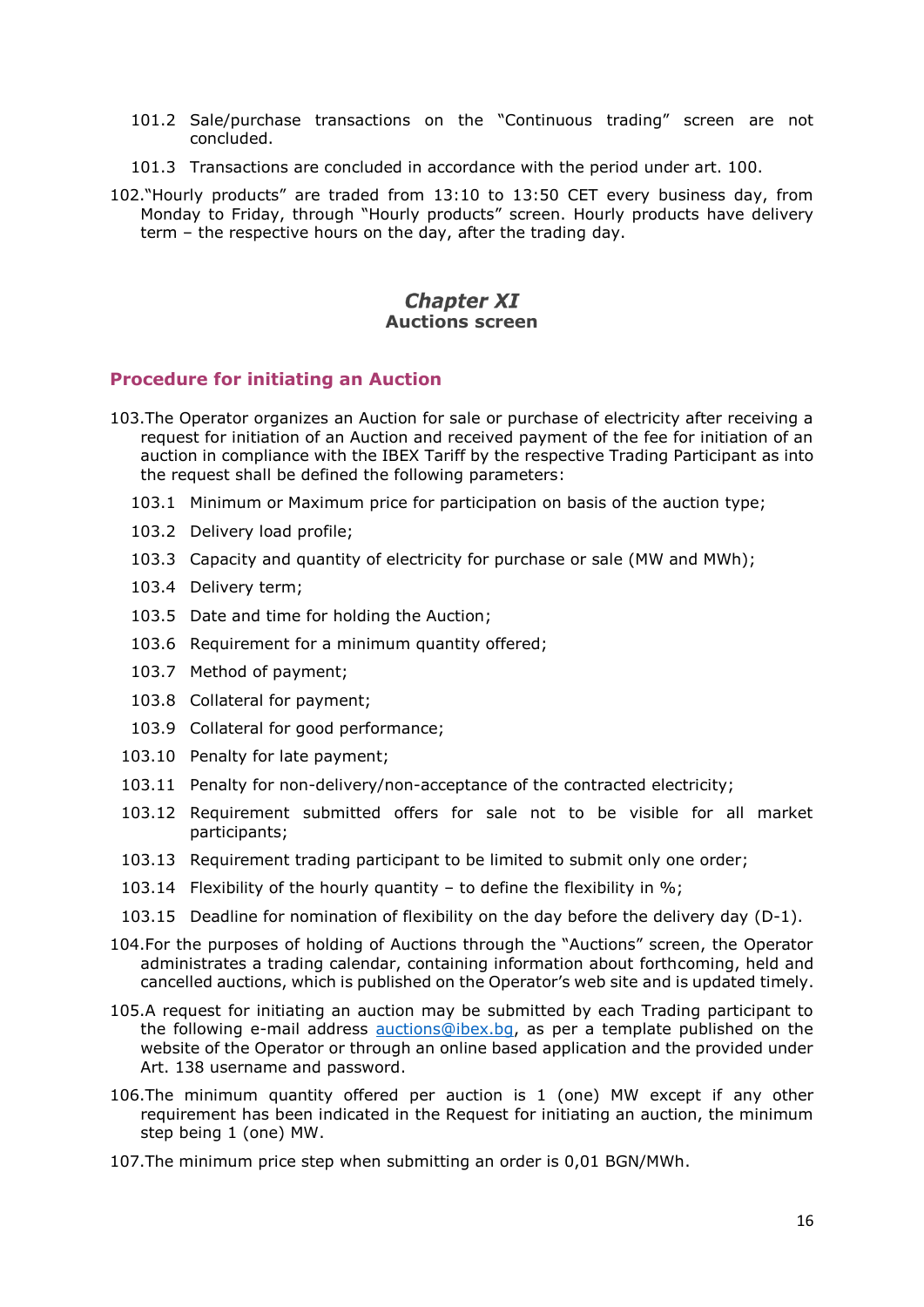- 108.The Operator accepts as default that all submitted offers' parameters are visible for trading participants, unless the initiator has requested in the tender intention the offers not to be visible.
- 109.The Operator accepts as default that every market participant could submit more than one offers, unless the initiator has requested in the tender intention to have maximum 1 /one/ offer per trading participant.

# **Auction for purchase**

- 110.Each Trading participant shall have the option to organize an Auction for purchase, hence it shall have to send a Request for initiating an auction to the Operator under art. 103.
- 111.Information under art. 103 for each initiated Auction, as well as the Initiator's name, are published on the website of the Operator indicating also the options in accordance with the trading calendar administrated by the Operator.
- 112.After the start of the auction for purchase each Trading Participant that has provided collateral for participation to the benefit of the Operator and has the right to participate, could submit their bid for purchase indicating a bid price and a quantity of electricity for sale.
- 113.If the initiator requires a limit of only 1 /one/ offer per participant, in case of two or more bids submitted by one participant, the Operator shall cancel all bids submitted before the latest one.
- 114.Each Trading participant may submit, modify or cancel their bid for sale before the deadline for submission of bids.
- 115.The bid price of the bid submitted by the Seller shall have to be equal or lower than the one indicated by the Auction initiator in the Request for initiating an auction.
- 116.All bids submitted are ordered in ascending order as per their prices, each bid being marked for time of entry. In case of two or more submitted bids of equal bid prices, the bid that was submitted earlier in the Trading platform shall have priority.
- 117.Following completion of the Auction the Operator submits a bid for purchase using the active under art. 33 Initiator's username with the same parameters as those indicated in the Request for initiating an auction and concludes transactions with the admitted Trading participants and after the Auction the Initiator has an access to the concluded transactions. The Operator inform the Initiator of the respective auction via an email about the total bided quantities for sale.
- 118.All trading participants in an auction for purchase which in the role of Sellers have concluded transactions for sale/purchase shall provide Collaterals, if so requested under art. 103.8 and 103.9 within 3 /three/ business days after signing the Supplementary Agreement but no later than 13:00 /CET/ on the third day of the delivery if the auction is held up to 1 /one/ business day before the first delivery day.
- 119.Auctions for purchase are held each Business day are held every business day, on every hour from 09:00 to 15:00 CET, the duration of each auction being 20 minutes.

#### **Auction for sale**

- 120.Each Trading participant shall have the option to organize an Auction for sale, henceit shall have to send a Request for initiating an auction to the Operator under art. 103.
- 121.Information under art. 103 for each initiated Auction, as well as the Initiator's name, is published on the website of the Operator indicating also the options in accordance with the trading calendar administrated by the Operator.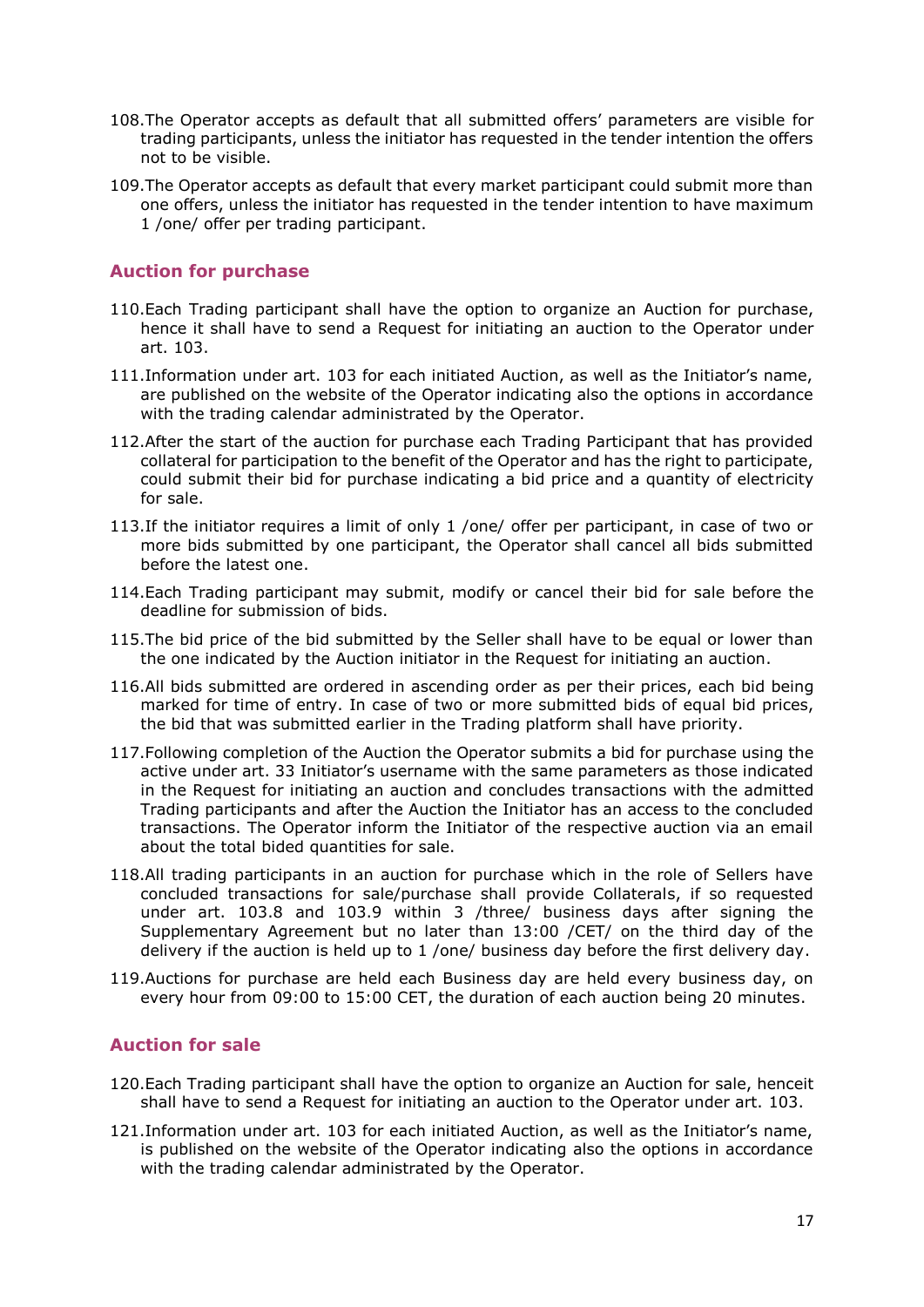- 122.After the start of the auction for sale each Trading Participant that has provided collateral for participation to the benefit of the Operator and has the right to participate, could submit their bid for sale indicating a bid price and a quantity of electricity for sale.
- 123.If the initiator requires a limit of only 1 /one/ offer per participant, in case of two or more bids submitted by one participant, the Operator shall cancel all bids submitted before the latest one.
- 124.Each Trading participant may submit, modify or cancel their bid for purchase before the deadline for submission of bids.
- 125.The bid price of the bid submitted by the Buyer shall have to be greater or equal to the one indicated by the Auction initiator in the Request for initiating an auction.
- 126.All bids submitted are ordered in descending order as per their prices, each bid being marked for time of entry. In case of two or more submitted bids of equal bid prices, the bid that was submitted earlier in the Trading platform shall have priority.
- 127.Following completion of the Auction the Operator submits a bid for sale using the active under art. 33 Initiator's username with the same parameters as those indicated in the Request for initiating an auction and concludes transactions with the admitted Trading participants and after the Auction the Initiator has an access to the concluded transactions. The Operator inform the Initiator of the respective auction via an email about the total bided quantities for purchase.
- 128.All trading participants in an auction for sale which in the role of Buyers have concluded transactions for sale/purchase shall provide Collaterals, if so requested under art. 103.8 and 103.9 within 3 /three/ business days after signing the Supplementary Agreement but no later than 13:00 /CET/ on the third day of the delivery if the auction is held up to 1 /one/ business day before the first delivery day.
- 129.Auctions are held every business day on an hourly basis from 09:00 to 15:00 CET, the duration of each auction is 20 minutes.

# **Conditions for holding of an Auction**

- 130.The deadline for submitting a Request for initiating an auction is by 14:00 CET, on the business day preceding the date of holding the auction.
- 131.After a Request for initiating an auction has been received, the Operator shall consider it within the same business day and if all the required information is available, the required financial limit is submitted and the Auction initiation fee in compliance with IBEX tariffs is paid, IBEX sends confirmation for holding the auction to the e-mail address, provided by the Trading participant.
- 132.When the Operator identifies missing information in the sent Request for initiating an auction, the Operator requires the missing information from the Trading participant. In case it is not submitted by 16:00h CET on the day the proposal was sent, the proposal shall be then considered as invalid.
- 133.If the trading participant who is initiating an Auction has not paid the Auction initiation fee in compliance with IBEX tariffs, the Operator informs the trading participant. In case the fee is not paid till 16:00 CET in the day of sending the intention, it is considered as invalid.
- 134.In case a request for initiation of an auction is sent for sale or purchase of electricity with a delivery term which start on the next day after the day of holding the auction, it can be organized latest at 11:00 CET on the day of holding the auction.
- 135.The Operator publishes on its web site as well as on the trading screen a message for an initiated auction until 16:30 CET in the day of sending the confirmation under art.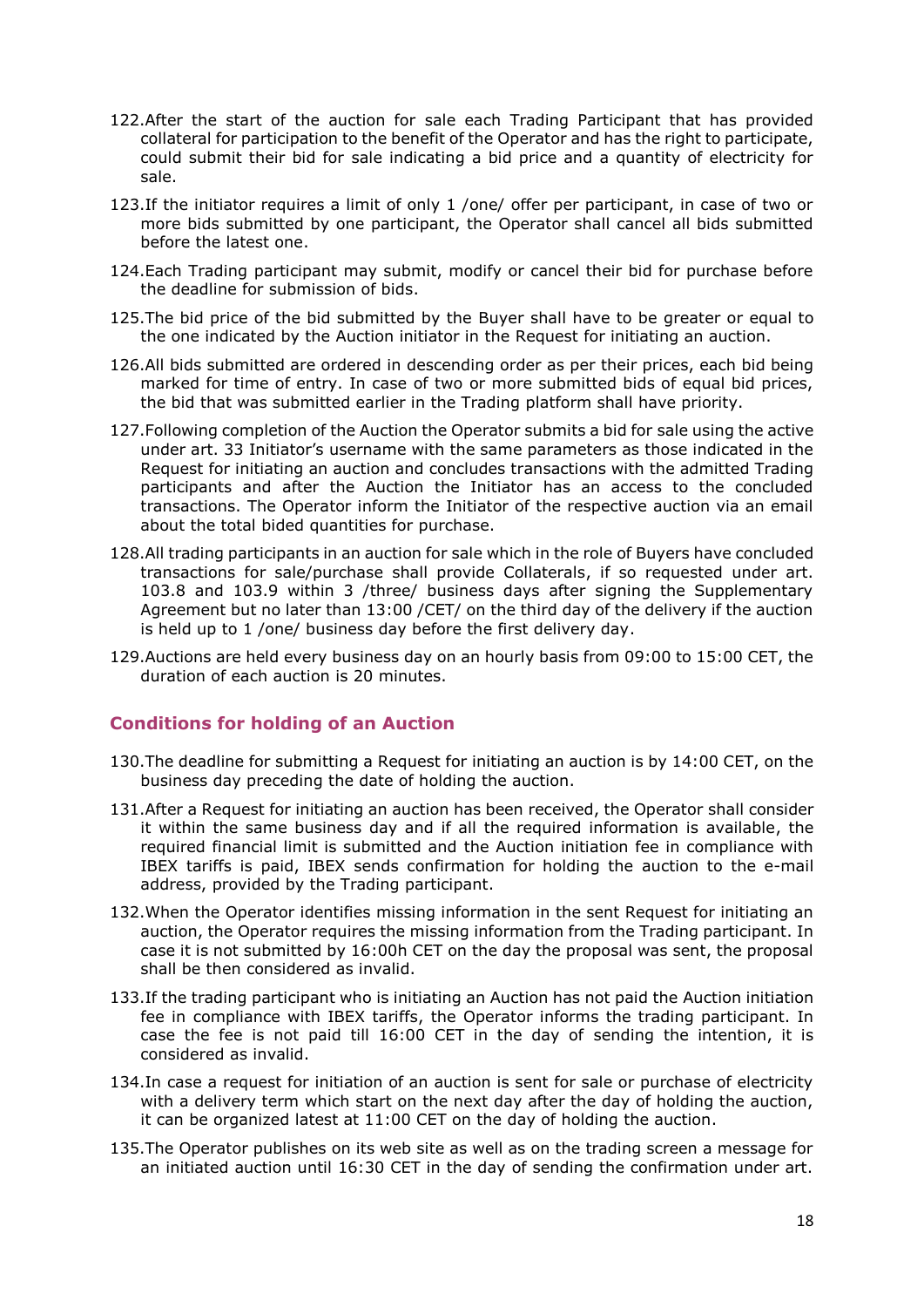131. The Operator publishes information in accordance with art. 103, including the name of the Trading Participant.

136.The Operator of CMBC does not organize two or more auctions simultaneously.

#### **Auction cancellation procedure**

- 137.Each participant that has submitted a Request for initiating an auction shall be entitled to cancel the Auction only subject to the following:
	- 137.1 The initiator shall send to the Operator a request for cancellation of the auction by 16:00 CET on the day preceding business day before the date of holding the Auction. If the Operator has not received a cancellation request, the Auction shall be considered active and the Operator holds the auction session.
	- 137.2 In case of Auction cancellation by the Initiator, the Operator does not reimburse the Auction initiation fee.
	- 137.3 The information about a cancelled Auction is available on the website of the Operator and the Auction has "Cancelled" status.
	- 137.4 The name of each Trading participant that within one year as of the date of the first cancelled Auction, cancels 3 /three/ auctions, shall be published on the website of the Operator in "Defaulting participants" list for a period of one year.
	- 137.5 Participants that are on Defaulting participants list due to cancellation of Auctions shall pay a double fee for initiating an auction, for a period of one year if for the said period they do not have other breaches and are removed from the said list.

#### **Chapter XII Financial limits**

#### <span id="page-18-0"></span>**Financial limit for submission of bids and initiation of Auction**

- 138.Each trading Participant has an access through an online based application to information about the available financial limit.
- <span id="page-18-1"></span>139.Upon submission a bid for purchase or sale or upon initiation of an Auction the Financial limit of a Trading participant shall have to cover the following conditions:
	- 139.1 100% of the value of the electricity on basis of the submitted order with a delivery term from 1 /one/ hour to 1 /one/ day.
	- 139.2 4% of the value of the electricity on basis of the submitted order with a delivery term from 2 /two/ days to 31 /thirty one/ days;
	- 139.3 1% of the value of the electricity on basis of the submitted order with a delivery term longer than 32 /thirty two/ days;
- 140.When submitting more than one order for purchase and/or sale by a Trading Participant the Operator compare all required financial limits according to the submitted bids and block only the highest one. Upon concluding a transaction, as a result of a submitted order with the highest required financial limit, the software application for risk management checks for the second highest financial limit and again blocks it only. In case of not enough financial limit for already submitted active orders, they are deactivated automatically by the electronic trading system.
- 141.Participation collaterals which are not blocked under concluded transactions are released: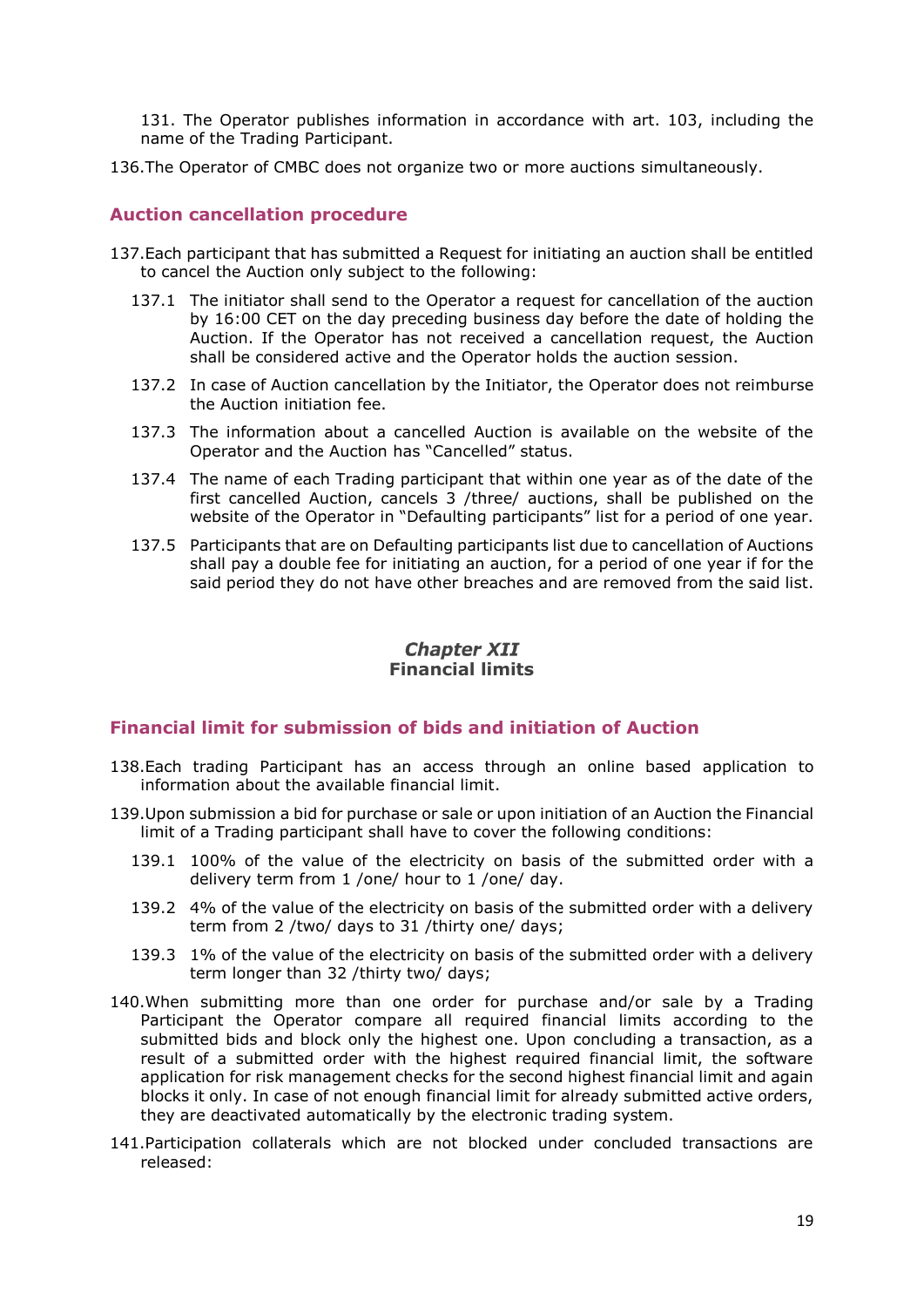- 141.1 Upon a termination of the participation of a Trading Participant on CMBC.
- 141.2 Upon deleting or withholding of an already submitted order into the electronic trading platform.
- 141.3 With a request for a release using a template, submitted 2 (two) business days before the date of release and up to the amount if the Minimum collateral.
- 142.In case of a refusal by both of the parties to sign a Supplementary agreement, as a result of a concluded transaction, IBEX release the blocked financial limits after the penalties due under art. 169 are paid.

#### **Chapter XIII** *Collaterals for payment and good performance*

#### <span id="page-19-0"></span>**"Continuous trading" screen and "Hourly products" screen**

- 143.In case of concluding transactions through "Continuous trading" screen and "Hourly products" screen for sale/purchase of products with a delivery term shorter or equal to 31 /thirty one/ days Collateral for payment is not required.
- 144.In case of concluding transactions through "Continuous trading" with a delivery term longer than 32 /thirty two/ days the following collateral shall be submitted:
	- 144.1 The Buyer is obliged to submit to the Seller a Collateral for payment which shall cover the value of the contracted electricity for 21 (twenty one) calendar days.
	- 144.2 The Seller is obliged to submit to the Buyer a Collateral for good performance which shall cover the value of the contracted electricity at amount of 10 % of the value of the contracted electricity.
- 145.The provided collaterals under art. 144 shall be submitted no later than 3 (three) working days after Supplementary agreement is signed and shall be released within ten /10/ business days after the date of expiry of the Supplementary agreement provided that the Operator has been informed that all invoices issued at the name of the Buyer up to the expiry date have been paid in due time and with no default payments and no amounts withheld by the Seller to the Buyer in transactions for sale/purchase of electricity with a delivery term longer than 32 /thirty two/ days.
- 146.In case the period between the day of transaction concluding and the first delivery day is equal or longer than 5 /five/ days the Collaterals under art. 144.1 and art. 144.2 shall be submitted no later than 5 (five) business days before the first day of delivery.
- 147.In case the Trading participant who has to submit a collateral for payment is an energy consumer, when calculating the collateral will be added:
	- 147.1 Price, set by the Energy and Water Regulatory Commission in compliance with art. 30 (1) (17) in Energy Act.
	- 147.2 Tax, in compliance with Excise Duties and Tax Warehouses Act.

#### **"Auctions" screen**

- 148.In case of concluding transactions through "Auction" screen for sale/purchase of electricity the Buyer and the Seller shall submit Collaterals for payment and/or good performance in accordance with the predefined condition under art. 103.8 and art. 103.9 of the Auction's Initiator.
- 149.In case the Trading participant who has to submit a collateral for payment is an energy consumer, when calculating the collateral will be added: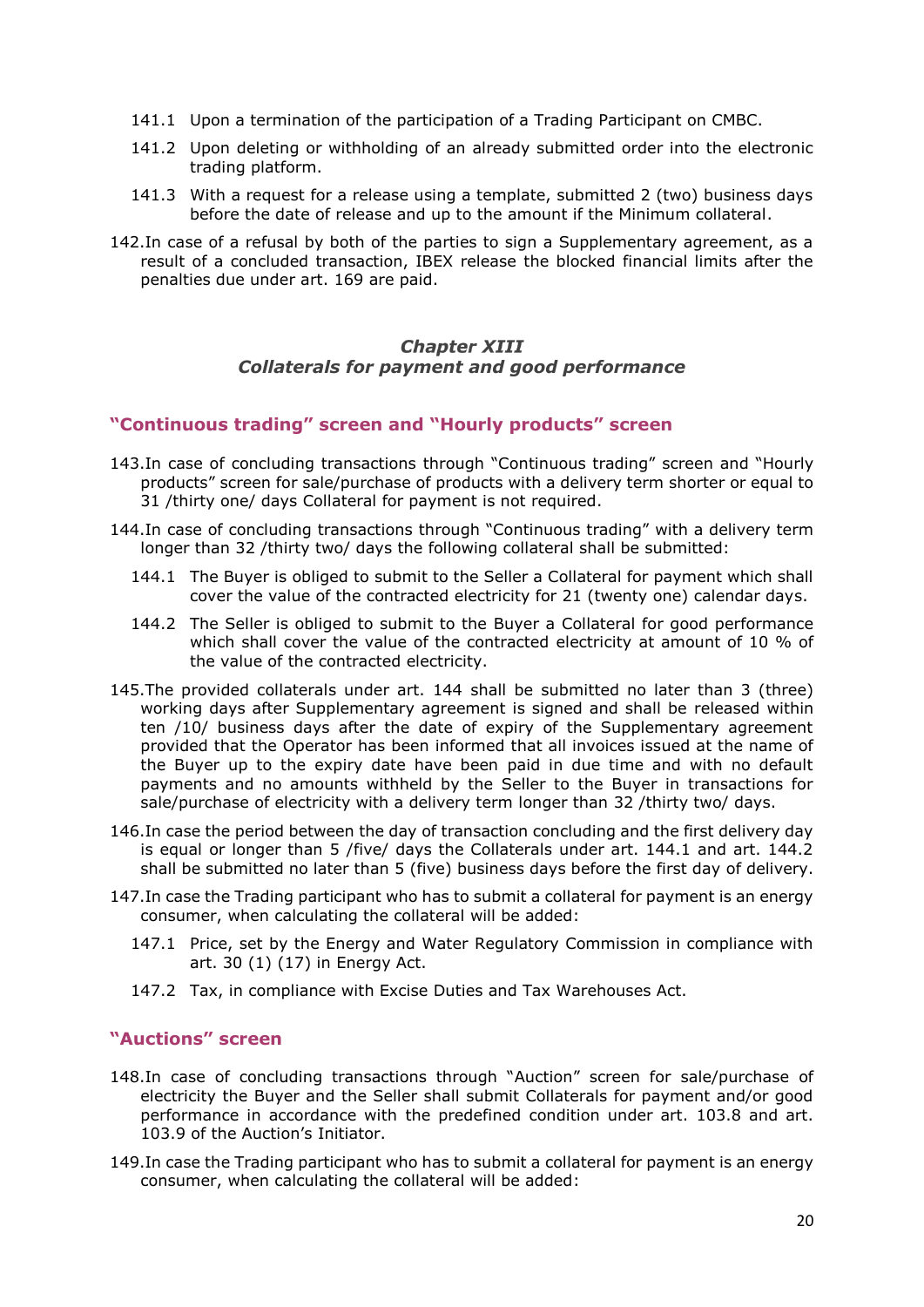- 149.1 Price, set by the Energy and Water Regulatory Commission in compliance with art. 30 (1) (17) in Energy Act.
- 149.2 Tax, in compliance with Excise Duties and Tax Warehouses Act.

## **Chapter XIV** *Payments and invoicing*

# <span id="page-20-0"></span>**"Continuous trading" screen and "Hourly products" screen**

- 150.Each Trading participant shall be responsible for timely and systemic payment of its obligations that have arisen as a result of transactions concluded on CMBC.
- <span id="page-20-1"></span>151.Each Trading participant shall be obliged to pay the fees in accordance with the Fee Tariff of IBEX payable in relation to trading on CMBC.
- 152.Each Trading participant shall be obliged to pay the amounts due including applicable fees via non-cash payment.
- 153.All payments shall be made in BGN.
- 154.Payments under each Supplementary agreement shall be deemed made after verification of the bank account of the Seller.
- 155.IBEX sends invoices for payment of amounts due under art. [151](#page-20-1) in connection with trading on CMBC within terms as follows:
	- 155.1 By 16:00 CET every sixteenth /16/ day of the month or on the first business day after the term indicated the Operator shall issue invoices for payment of all fees due to the Operator and shall send them to all Trading participants that have concluded transactions on the Trading platform for the period between the 1 (first) and the 15 (fifteenth) day of the current month.
	- 155.2 By 16:00 CET every first /1/ day of the month or on the first business day after the term indicated the Operator shall issue invoices for payment of all fees due to the Operator and shall send them to all Trading participants that have concluded transactions on the Trading platform for the period between the 16 (sixteenth) day until the end of the preceding month.
- <span id="page-20-2"></span>156.The deadline for payment of invoices issued by the Operator under art. 155 is within five /5 / business days after issuing the invoice.
- 157.Upon a Trading participant's failure to comply with the obligations under art. [156,](#page-20-2) the Operator shall have the right to suspend the respective participant from CMBC at any time after expiry of the term by sending a written notice to the respective participant.
- 158.Products offered on CMBC shall be paid in accordance with the delivery term as follows:
	- 158.1 Products with a delivery term from 1 /one/ hour to 1 /one/ day, shall be paid no later than 14:30 CET on the delivery day.
	- 158.2 Products with a delivery term longer than 31 (thirty one) days shall be paid in advance.
	- 158.3 Products with a delivery term longer than 32 (thirty two) days shall be paid subsequently (twice a month).
- 159.When invoicing a concluded Transaction for sale/purchase of electricity with a delivery term longer than 32 (thirty two) days under art. 158.3, the Seller shall be obliged to send an invoice to the Buyer twice a month to be paid within terms as follows: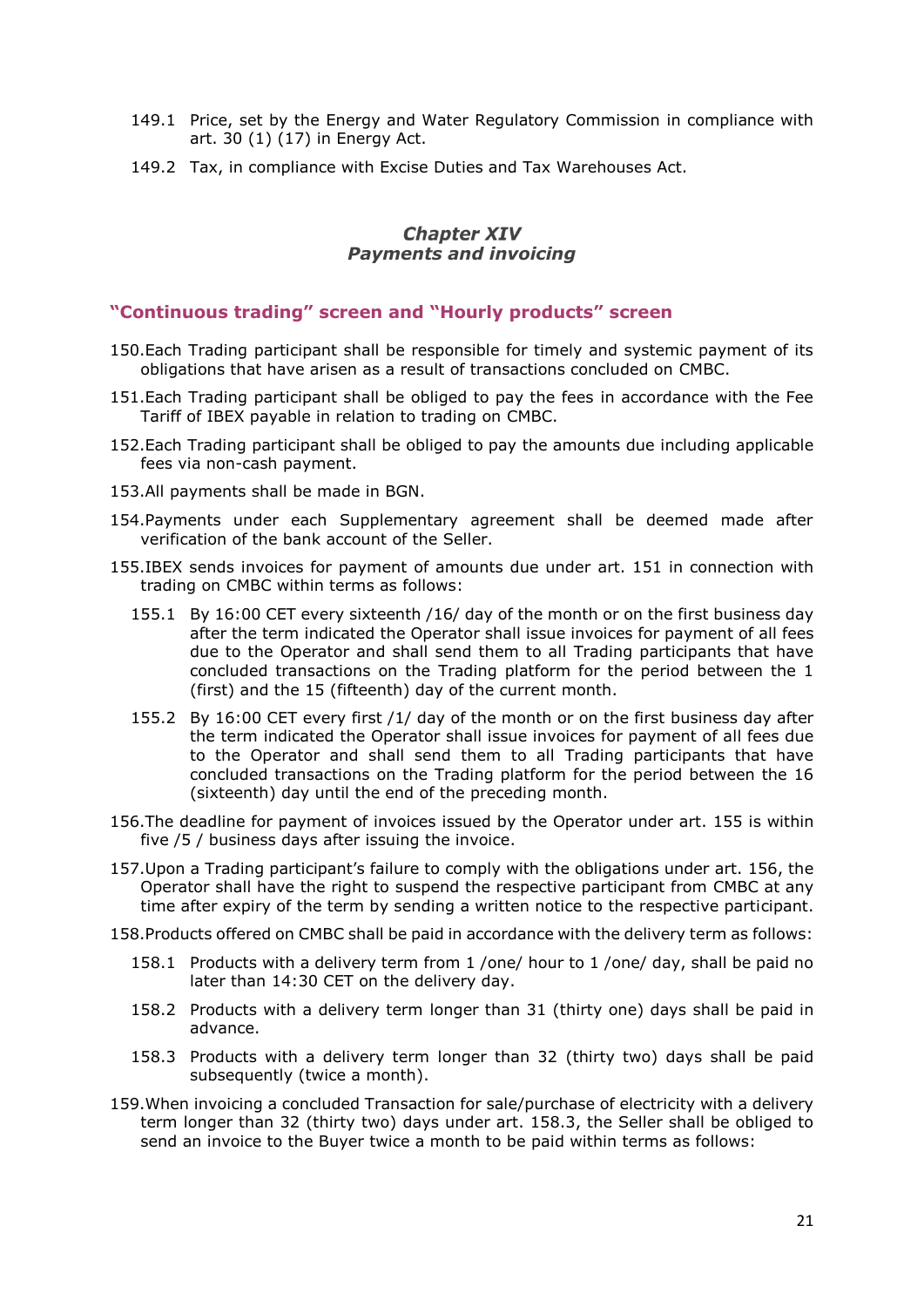- 159.1 on the sixteenth /16/ day of the month or on the first business day after the term indicated – for the period from 1 (the first) to 15 (the fifteenth) day of the current month of delivery;
- 159.2 on the last day of the month or on the first business day after the term indicatedfor the period from 16 (the sixteenth) to the end of the current month of delivery.
- <span id="page-21-2"></span>160.In case of a concluded Transaction for sale/purchase of electricity with a delivery term longer than 32 (thirty two) days , the Buyer shall be obliged to pay the electricity based on a Supplementary agreement signed and an invoice issued in accordance with art. 159. The Buyer shall have to make a payment within five /5/ business days after the invoice has been issued.
- 161.In case the Buyer fails to fulfill the obligations under art. [160,](#page-21-2) the Seller shall have the right to early terminate the Supplementary agreement relevant to the respective payment at any time after expiry by sending a written notification to the other party.

# **"Auctions" screen**

162.In case of concluding transactions through "Auction" screen for sale/purchase of electricity the Buyer and the Seller shall sign a Supplementary agreement to SCSPE in accordance with the predefined condition under art. 103.7 of the Auction's Initiator.

## **Chapter XV** *VAT*

- <span id="page-21-0"></span>163.VAT shall be charged to Trading participants registered on the territory of the Republic of Bulgaria:
	- 163.1 On all amounts due as a result of transactions concluded.
	- 163.2 When calculating the required collateral for payment.
- 164.For Trading participants registered outside the territory of the Republic of Bulgaria, payment of all taxes, VAT included, shall be an obligation of the respective Trading participant in accordance with applicable law in the country of registration.
- 165.The required financial limits and Collaterals for good participants shall not include VAT.

# **Chapter XVI Penalties**

## <span id="page-21-1"></span>**"Continuous trading" screen and "Hourly products" screen**

- 166.In case of the Buyer's failure to comply with the terms for payment in accordance with Chapter XIV, the Seller shall have the right to terminate the Supplementary agreement relevant to the respective payment at any time after expiry of the payment term indicated.
- 167.Besides the right of the Seller to terminate the Supplementary agreement under art.166, the Buyer shall owe a default interest which shall be charged as of the maturity date until the payment date at the rate of the Bulgarian National Bank + /plus/ 10 /ten/ percentage points.
- 168.In the event of non-performance (non-acceptance or non-delivery of agreed electricity as defined in article 171), the incorrect party owes the 25% of the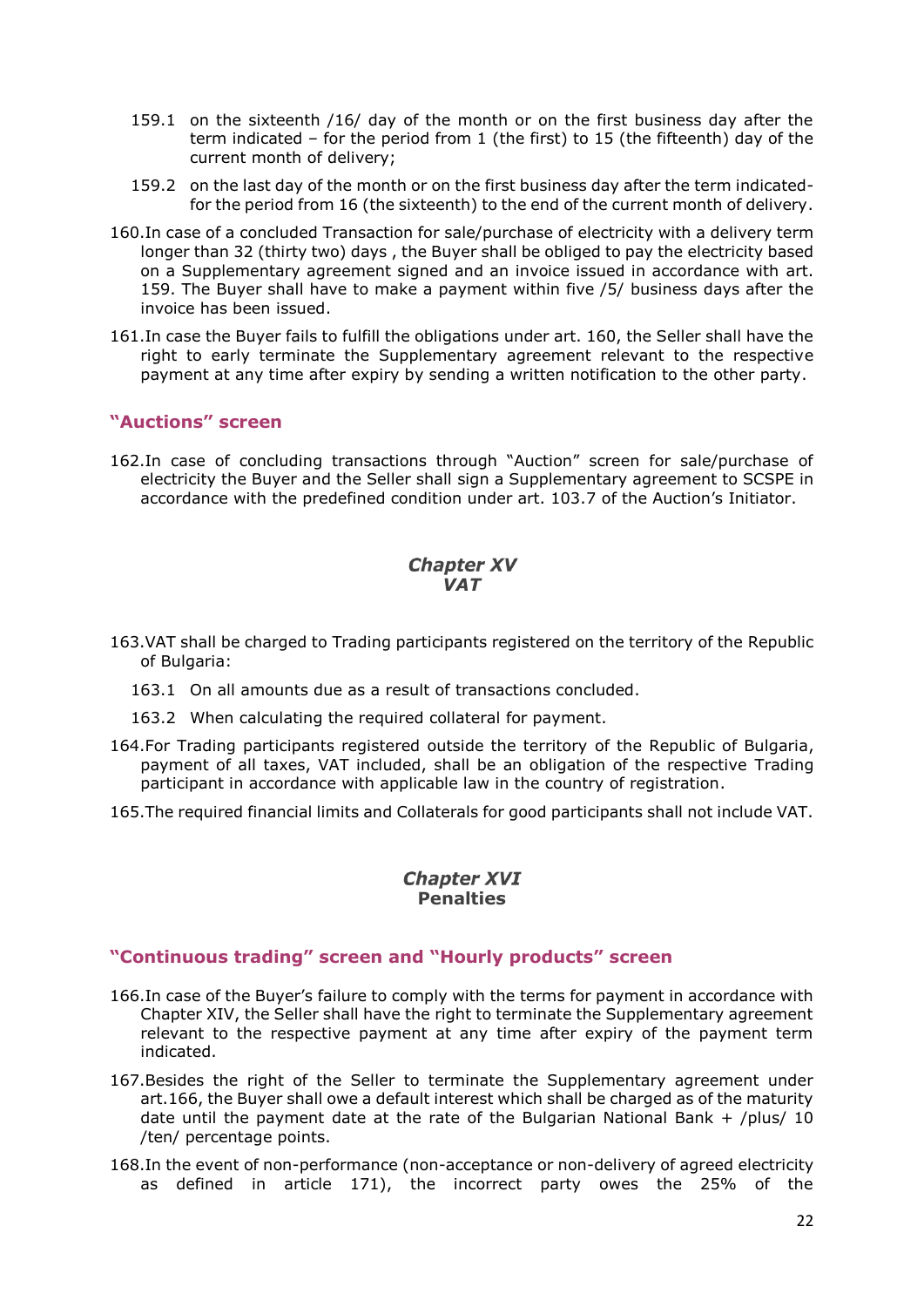undelivered/unaccepted electricity, including VAT due. Such penalty must be paid within five (5) business days of the date of the receipt of the written claim..

169.In case of refusal by both of the counterparties to sign a Supplementary agreement as a result of a concluded transaction, or if the Supplementary agreement is signed with parameters that are different from these that shall be applicable for the respective transaction, both of the parties shall owe penalties at amount of the fees due in accordance with the IBEX Tariff.

#### **"Auctions" screen**

- 170.Upon conclusion of a transaction on the Auctions screen for purchase or sale of electricity, the buyer and seller shall conclude an Additional Agreement with the SCSPE under conditions, depending on the pre-specified ones under art. 103.10 and 103.11, subject to the following:
	- 170.1 In the event of non-compliance with the Payment terms by a Buyer in accordance with the payment conditions as defined in 162, the Seller shall be entitled to terminate the Additional Agreement relating to the respective payment at any time after the expiration of the period specified for payment.
	- 170.2 Besides the right of the Seller to terminate the Additional Agreement under the procedure of Art. 170.1, the Buyer owes to the Seller the interest for late payment under the terms defined in 103.10.

## **Chapter XVII Delivery and schedules**

- <span id="page-22-0"></span>171.Delivery schedules shall be prepared in accordance with the parameters of each Transaction concluded, reflected in the Supplementary agreement, and shall be mandatory for each of the parties. Any incompliance in the schedules submitted to ESO which has not been agreed between the parties shall be considered a failure to perform the Supplementary Agreement, and result in the application of penalties for nonperformance (failure to deliver/accept) as defined in article 168.
- 172.The seller and the buyer shall prepare and agree hourly daily schedules for their sales/purchases of electricity in accordance with the Instruction for schedules nomination of ESO EAD.
- 173.In case of a Supplementary agreement for purchase and sale of electricity with deviations, concluded through the "Auctions" screen, the parties shall agree on the hourly daily schedule no later than 11:45 CET.
- 174.In accordance with the effective Electricity Trading Rules /ETR/ the Seller and the Buyer shall register the daily schedule agreed by the parties in ESO system on day (D-1) in accordance with the format and terms approved by ESO. Following registration of the schedule, it becomes mandatory for the parties in accordance with EMR.
- 175.In case ESO requires a change in the schedule and notifies one of the parties, the notified party shall be obliged to agree on the modification to the first submitted schedule with the other counterparty.
- 176.In case of non-compliance between the electricity delivery schedules submitted by the parties under the Supplementary agreement, the party that has established the noncompliance shall notify the other party by proposing revisions of the schedule.
- 177.In case of partial restrictions under Energy Act which have been imposed by ESO, the parties under the Supplementary agreement shall not be liable for its non-performance for this period of the restriction imposed.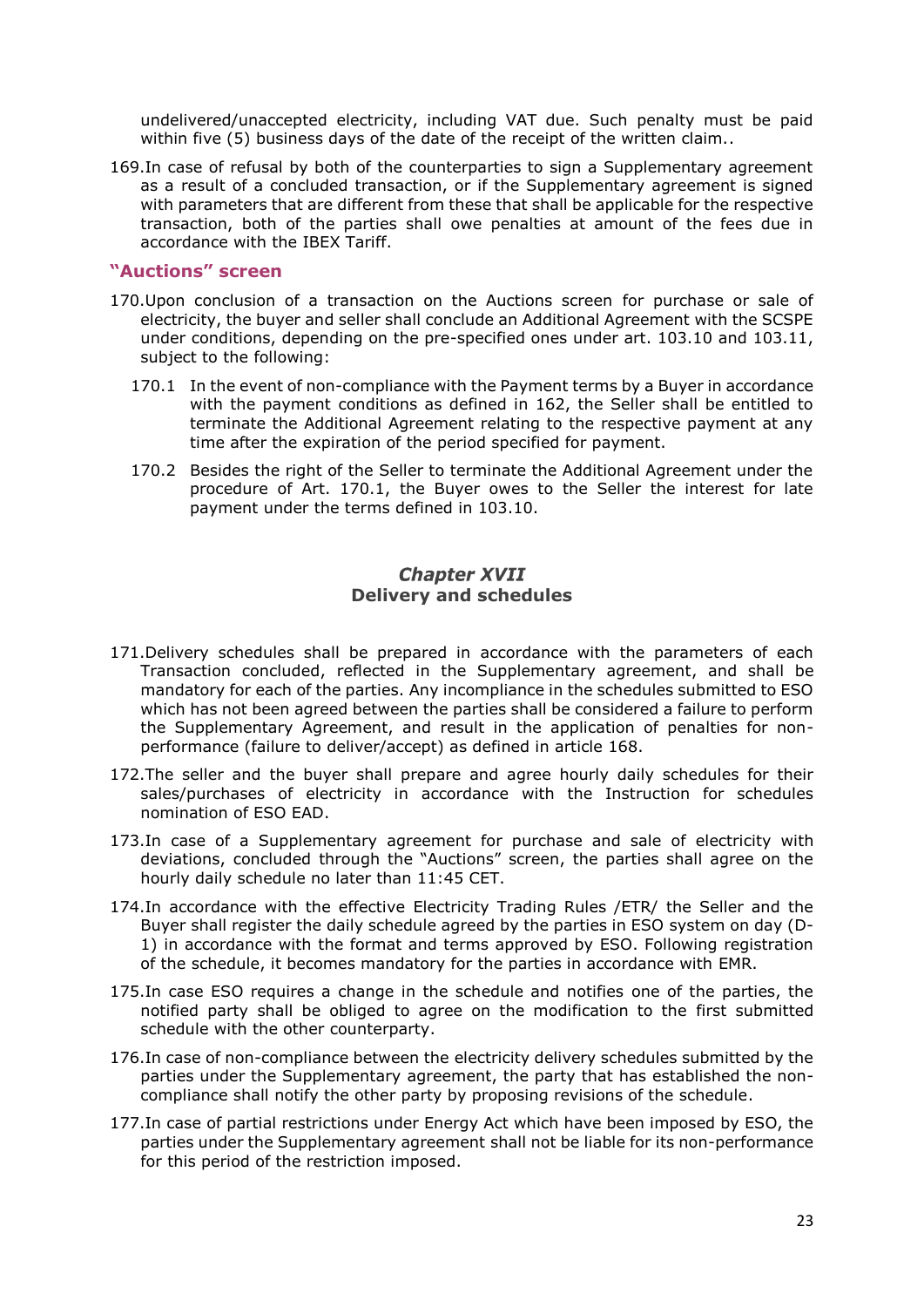# <span id="page-23-0"></span>**Chapter XVIII** *Temporary Suspension of a Supplementary agreement execution*

- <span id="page-23-2"></span>178.Each of the parties under a Supplementary agreement with a delivery term longer than 31 (thirty one) days may temporarily suspend the execution of a supplementary agreement concluded subject to the following conditions:
	- 178.1 The suspension initiating party shall send a written request for temporary suspension of delivery/acceptance of electricity to the contractual party under a respective Supplementary agreement at least 10 (ten) days before the date of the expected suspension;
	- 178.2 The request for temporary suspension shall contain at least information on: the Supplementary agreement, the beginning and the end of the suspension period, quantity of electricity which will not be delivered/accepted and the amount of the penalty temporary suspension.
- <span id="page-23-3"></span>179.Within 5 (five) days after receiving the request under the previous paragraph the party that has received the request accepts or rejects the request sent under art. [178.1.](#page-23-2)
- 180.Accepting the request for a temporary suspension of the Effectiveness of a Supplementary agreement shall be certified with a written consent of the party that has received the request.
	- 180.1 In case of a request that has been accepted by the party that has received the request, the effectiveness of the Supplementary agreement shall be suspended for the period under art. [178.2](#page-23-3) after paying the penalty for a temporary suspension at the amount of 20 /twenty/ % of the non-delivered/non-accepted electricity, including VAT before the beginning of the suspension period agreed;
	- 180.2 In case of an unaccepted request by the party that has received the request, the Supplementary agreement shall remain in force and the obligations of the parties shall remain unchanged.

#### **Chapter XIX Termination of a Supplementary agreement**

- <span id="page-23-1"></span>181.Any Supplementary agreement may be terminated by the non-defaulting party in case of a valid reason or in compliance with the condition defined under art. 166.
- 182.Any supplementary agreement may also be terminated ahead of term by the nondefaulting party in case if:
	- 182.1 If collateral is not provided according to the deadlines in art. 118, art. 128, and art. 145.
	- 182.2 The defaulting party does not pay the penalties for non-performance according to the deadline in art. 168.
	- 182.3 If non-performance according to art. 171 is lasting for more than seven (7) consecutive days or for more than seven (7) days in aggregate within a period of sixty (60) days .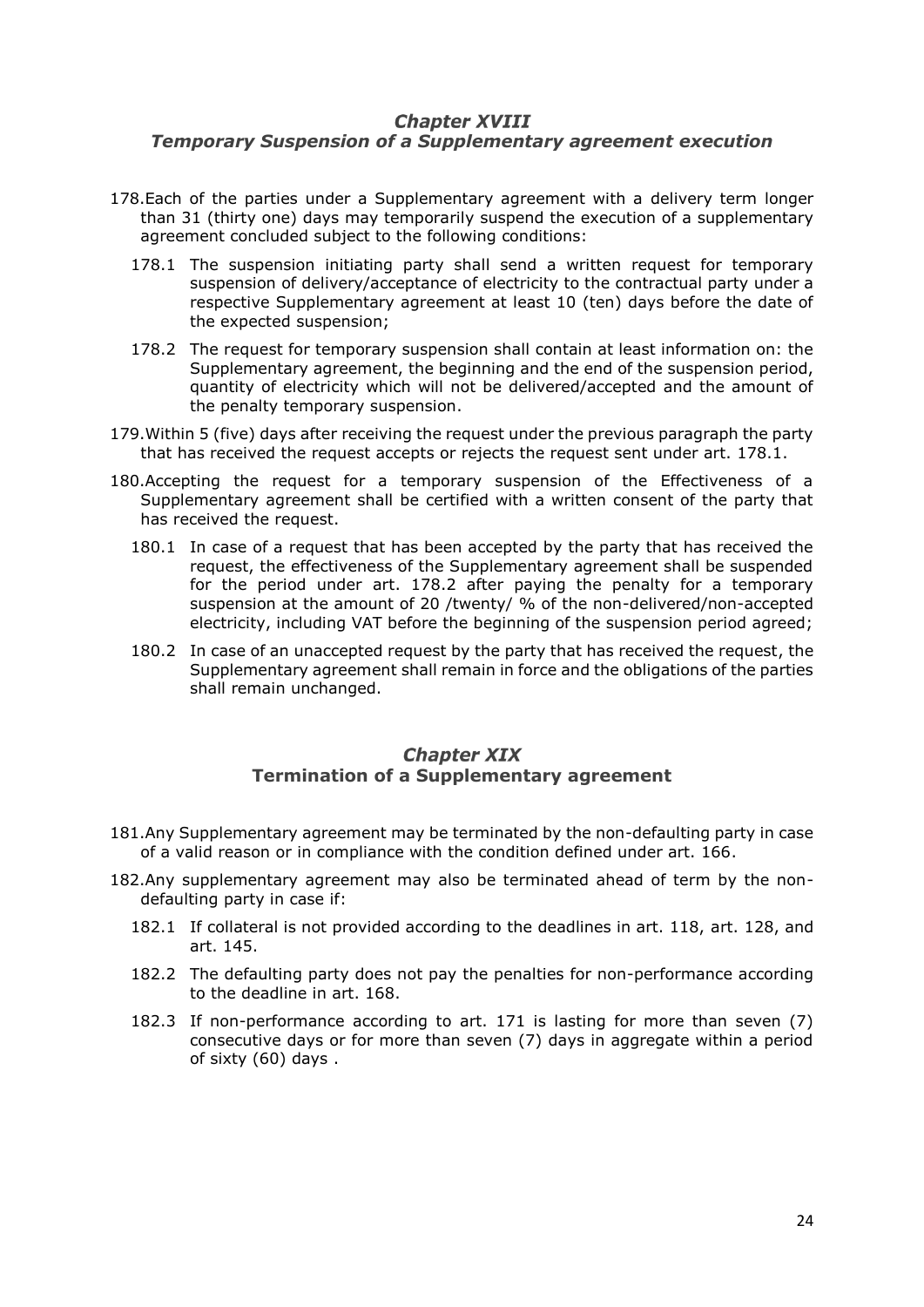# **Chapter XX Publishing of information**

- <span id="page-24-0"></span>183.With a purpose to create a maximum level of transparency the Operator shall daily publish on its website information on:
	- 183.1 Forthcoming Auctions on the "Auctions" screen;
	- 183.2 All transactions concluded on CMBC.
- 184.The information published on Transactions concluded through the "Continuous trading" screen contains products traded for the respective day, volumes traded and average prices on the transactions concluded.
- 185.The information published on Transactions concluded through the "Auctions" screen contains:
	- 185.1 Products traded for the respective day, the respective traded volumes and average prices for each Auction held;
	- 185.2 A list of all participants that have participated through the "Auctions" screen.
- 186.In case upon publishing the results in accordance with art. 186 there is only one Trading participant that has concluded a transaction, the Operator shall not publish the name of the respective participant.
- 187.For Trading participant, the information under art. 184 is available also through the Trading platform through a screen redirecting to the website of the Operator.

# **Chapter XXI** *Market conduct and control*

- <span id="page-24-1"></span>188.At any time the Operator shall monitor the market so as to guarantee that trading and all actions are in accordance with applicable law.
- 189. Pursuant to the provision of art. 15 of  $REMIT<sup>1</sup>$  in case of an infringement established under art. 3 or art. 5 of REMIT, the Operator of CMBC informs EWRC.
- 190.At any time the Operator may file a request to a Trading participant for information to be submitted regarding its activity related to the physical and financial aspects of the trading performed on CMBC.

# **Chapter XXII** *Responsibilities and force majeure*

- <span id="page-24-2"></span>191.The Operator shall not be liable for losses incurred, liquidated damages or damages to Trading participants as a result of their participation in CMBC except when losses or damages have been caused by culpable breach of the Operator.
- 192.If the Operator and/or the Trading participant fails to fulfil their obligations under these Rules as a result of force majeure / unforeseen or unpreventable event of urgent nature which prevents fulfilment of the obligations under the Rules/, the latter shall not owe a compensation for the default. In case that as of the time the force majeure occurs

1

<sup>1</sup> Regulation (ЕU) № 1227/2011 of the European Parliament and the Council of 25.11.2011 on wholesale energy market transparency and integrity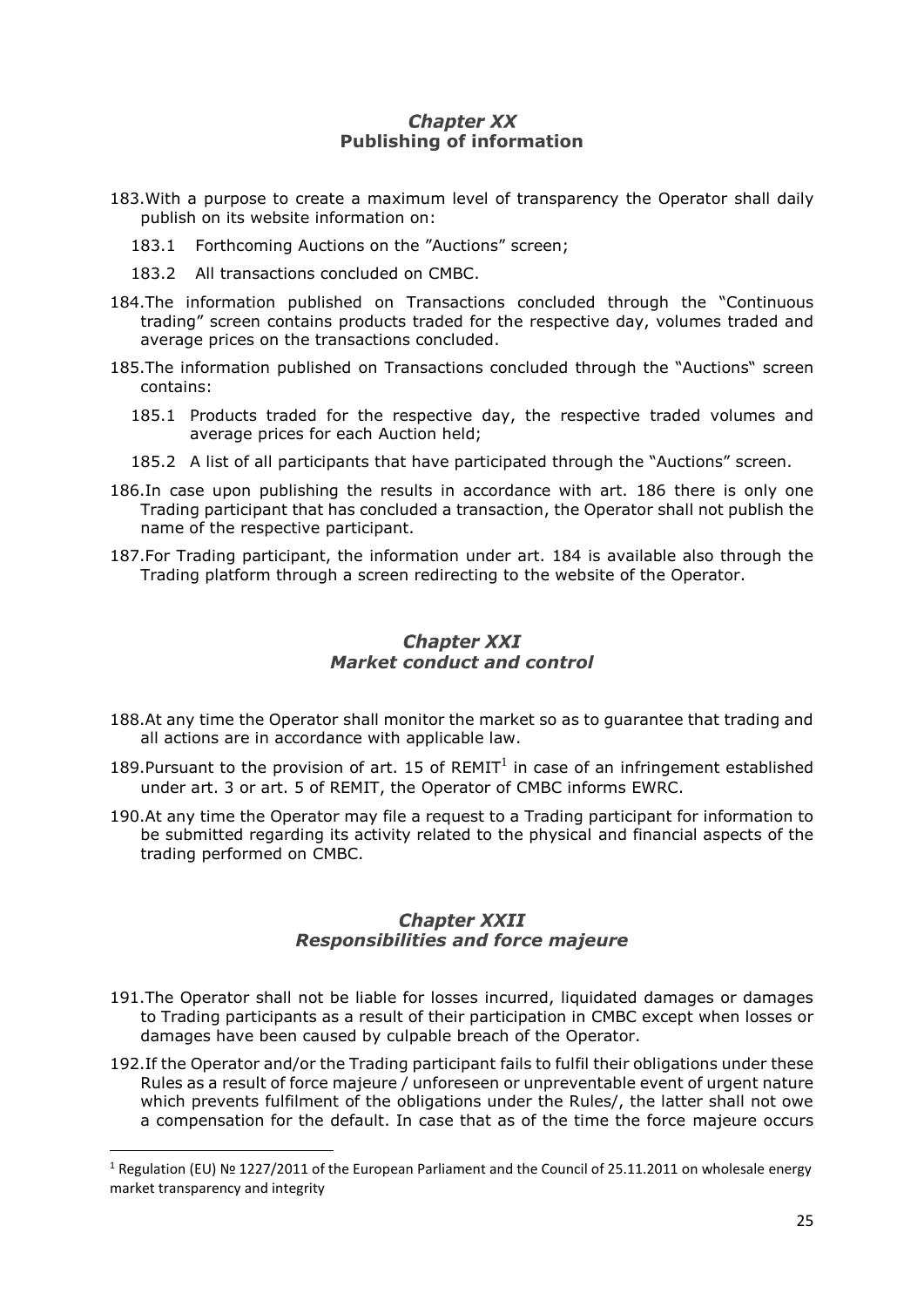the Operator has already been in default of any of its obligations, the latter shall owe a compensation only for the period until the force majeure occurred.

193.The Operator and/or the Trading participant shall not be liable for damages caused to Trading participants as a result of technical difficulties, partial or total inability to operate with computer systems used by Trading participants or regarding mistakes in entering data in connection with trading or payments as a result of transactions effected on CMBC, except where losses are caused by culpable breach by the Operator.

# **Chapter XXIII** *Information ownership*

<span id="page-25-0"></span>194.Information submitted in the form of bids for purchase and/or sale by Trading participants through the Trading platform or otherwise shall belong to the Operator. Copyright and all other intellectual property rights or ownership rights of any nature contained in information on transactions effected on the CMBC (including for the avoidance of doubt any rights on databases and similar rights) arising from trading on CMBC are and any time shall remain property of the Operator.

#### **Chapter XXIV** *Publicity*

- <span id="page-25-1"></span>195.The Operator shall have right to use, process, copy, adapt, provide, distribute, sell, transfer, deliver, lease, charge or otherwise treat the information on bids submitted and transactions effected and any other information regarding physical and financial relationships with no confidentiality obligation towards Trading participants to the extent that such information does not refer to a particular Trading participant. Trading participants shall not have the right to remuneration regarding such activities.
- 196.The Operator provides information to competent authorities and ESO in accordance with applicable law. The Operator shall inform Trading participants about providing information to the extent that applicable law provides for this.

# **Chapter XXV** *Ancillary provisions*

- <span id="page-25-2"></span>197.In case of discrepancy between the Bulgarian and English texts of these Rules and the SCSPE, the Bulgarian texts shall prevail and shall represent the authentic texts for the interpretation purposes.
- 198.The Operator shall provide at an accessible place the Rules and other documents relevant to them in a format which allows Trading participants to save and store them.

#### **Chapter XXVI** *Applicable law*

<span id="page-25-3"></span>199.Any claims, disputes or differences that may arise out of or in connection with the Rules shall be settled in accordance with current Bulgarian law.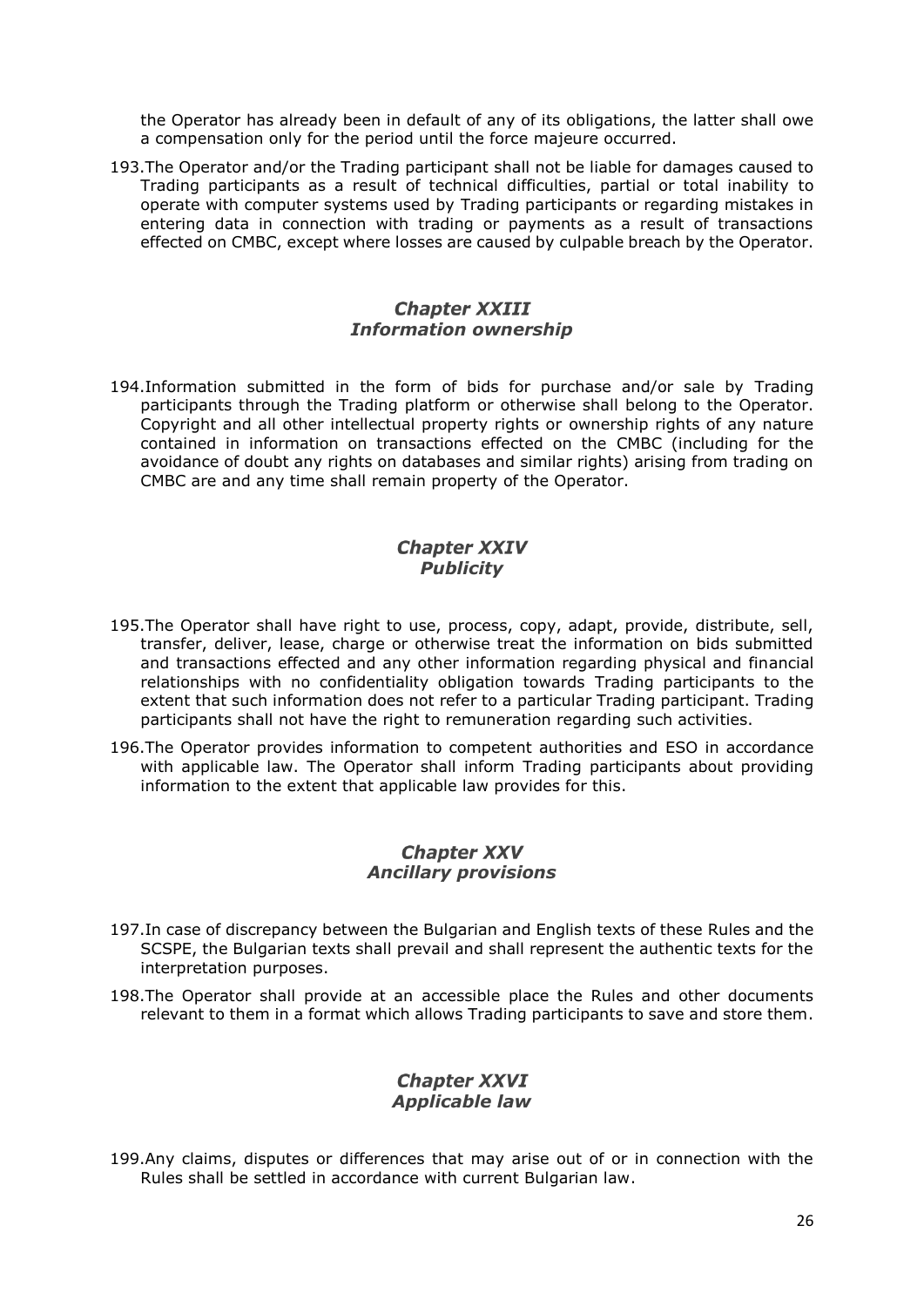# **Chapter XXVII** *Amendments to the Rules*

- <span id="page-26-0"></span>200. All amendments to the Rules shall take effect within 7 (seven) days of being published on the website of the Operator.
- 201.Irrespective of the provisions of art. 217 an amendment to the Rules may be done with immediate effect following notification to Trading participants if:
	- 201.1 required by applicable law;
	- 201.2 amendments are needed to ensure correct and effective operation of CMBC;
	- 201.3 amendments are related to removing technical mistakes in the Rules;
	- 201.4 amendments are of editorial nature and do not lead to material changes;
	- 201.5 amendments come as a result of launching new products.
	- 201.6 Changes are as a result of directions by EWRC.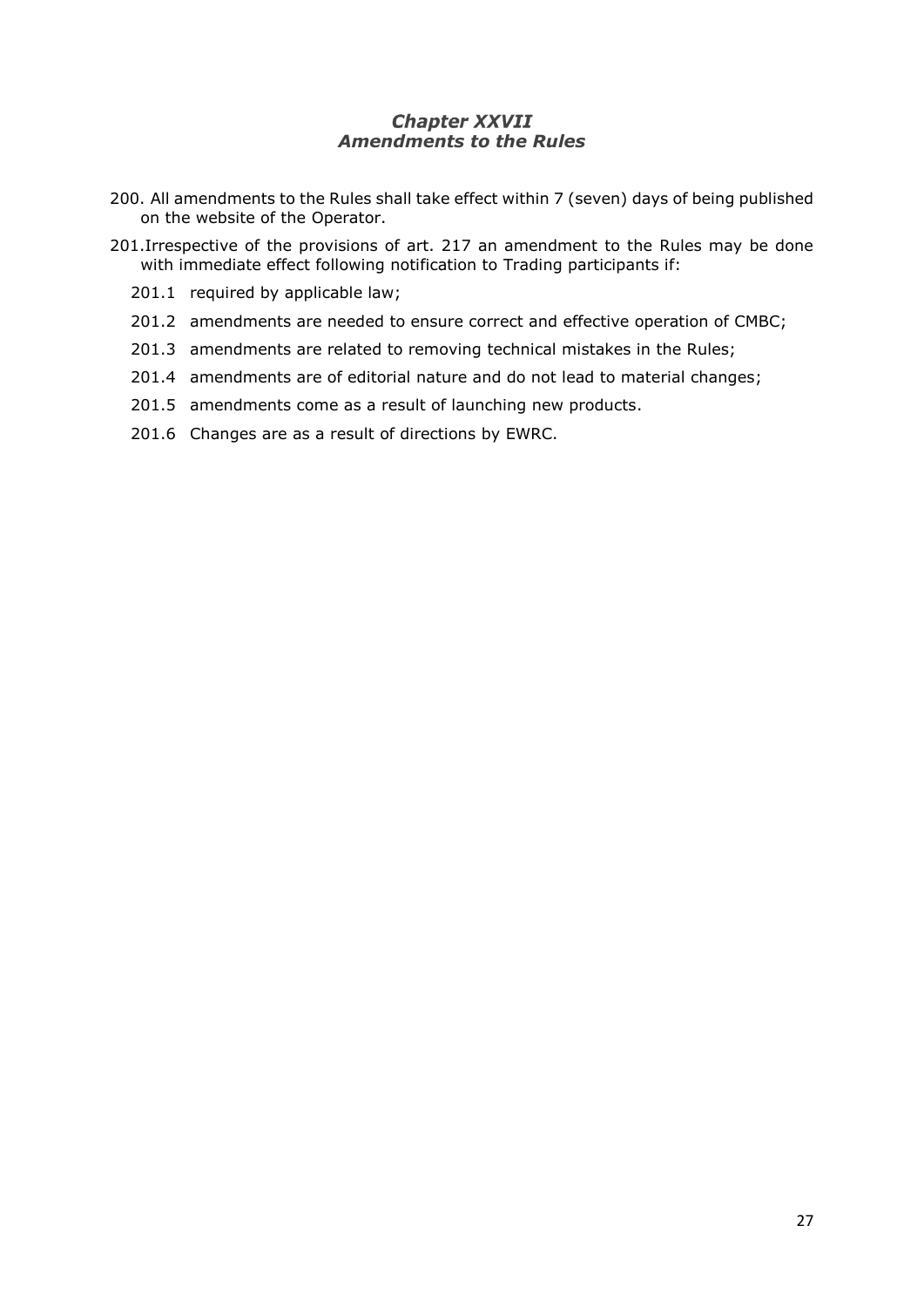| <b>Trading Instrument</b>                        | Description                                                |
|--------------------------------------------------|------------------------------------------------------------|
| <b>IBEX Base Load Daily Delivery</b>             | Base load with a delivery term of 1 day                    |
| IBEX Base Load Weekly Delivery                   | Base load with a delivery term of 1 week                   |
| <b>IBEX Base Load Monthly Delivery</b>           | Base load with a delivery term of 1 month                  |
| IBEX Base Load Quarterly Delivery                | Base load with a delivery term of 1 quarter                |
| IBEX Base Load Half-Yearly Delivery              | Base load with a delivery term of half a year              |
| <b>IBEX Base Load Yearly Delivery</b>            | Base load with a delivery term of 1 year                   |
| IBEX Peak Load Daily Delivery (12 hours)         | Peak load with a delivery term of 1 day (12 hours)         |
| IBEX Peak Load Weekly Delivery (12 hours)        | Peak load with a delivery term of 1 week (12 hours)        |
| IBEX Peak Load Monthly Delivery (12 hours)       | Peak load with a delivery term of 1 month (12 hours)       |
| IBEX Peak Load Quarterly Delivery (12 hours)     | Peak load with a delivery term of 1 quarter (12 hours)     |
| IBEX Peak Load Half-Yearly Delivery (12 hours)   | Peak load with a delivery term of half a year (12 hours)   |
| IBEX Peak Load Yearly Delivery (12 hours)        | Peak load with a delivery term of 1 year (12 hours)        |
| IBEX Peal Load Daily Delivery (16 hours)         | Peak load with a delivery term of 1 day (16 hours)         |
| IBEX Peak Load Weekly Delivery (16 hours)        | Peak load with a delivery term of 1 week (16 hours)        |
| IBEX Peak Load Monthly Delivery (16 hours)       | Peak load with a delivery term of 1 month (16 hours)       |
| IBEX Peak Load Quarterly Delivery (16 hours)     | Peak load with a delivery term of 1 quarter (16 hours)     |
| IBEX Peak Load Half-Yearly Delivery (16 hours)   | Peak load with a delivery term of half a year (16 hours)   |
| IBEX Peak Load Yearly Delivery (16 hours)        | Peak load with a delivery term of 1 year (16 hours)        |
| IBEX Off-peak Load Daily Delivery (12 hours)     | Off-peak load with a delivery term of 1 day (12 hours)     |
| IBEX Off-peak Load Weekly Delivery (12 hours)    | Off-peak load with a delivery term of 1 week (12 hours)    |
| IBEX Off-peak Load Monthly Delivery (12 hours)   | Off-peak load with a delivery term of 1 month (12 hours)   |
| IBEX Off-peak Load Quarterly Delivery (12 hours) | Off-peak load with a delivery term of 1 quarter (12 hours) |